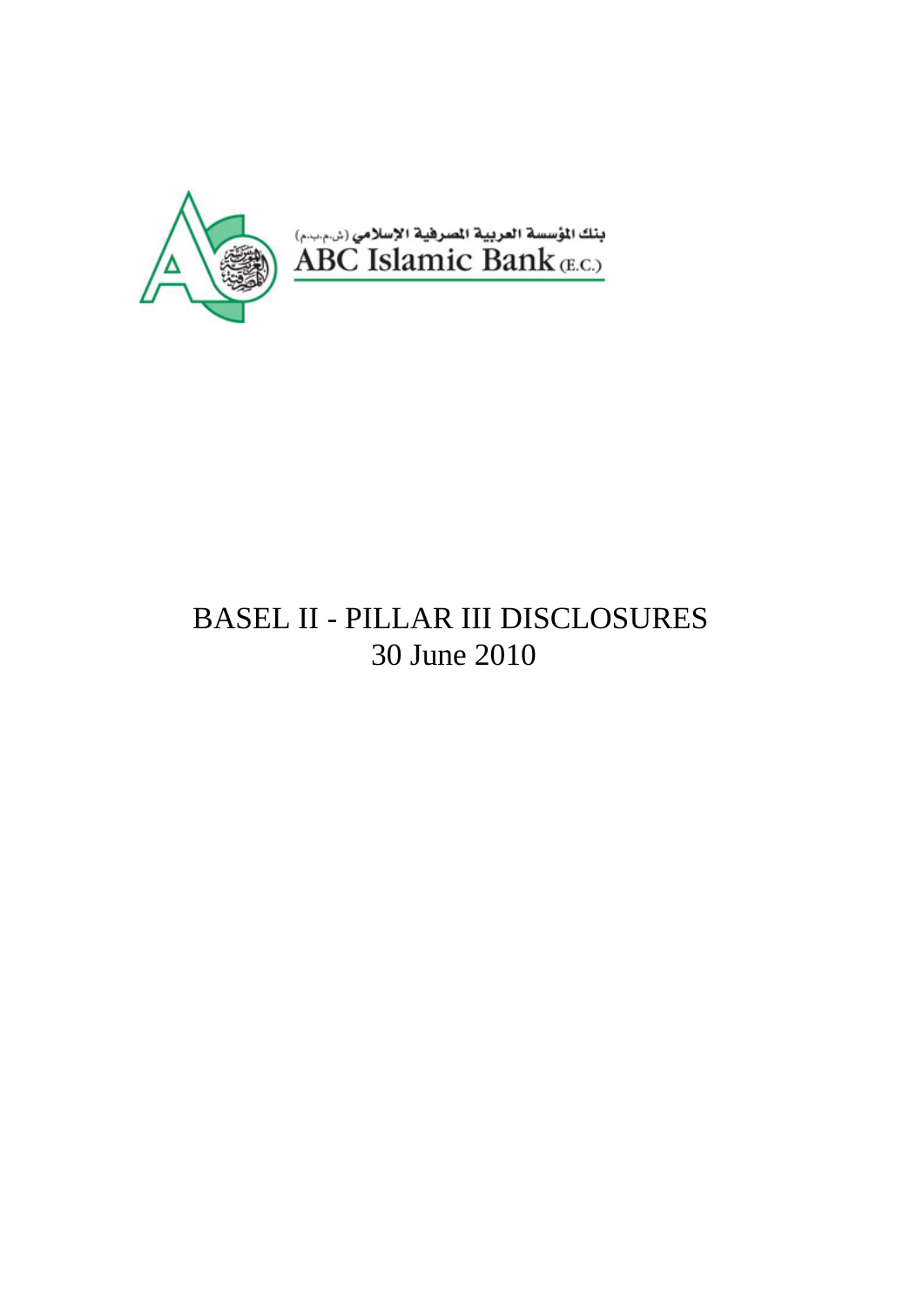# **Table of contents**

| 1. |      |                                                                                 |  |  |  |  |  |  |  |
|----|------|---------------------------------------------------------------------------------|--|--|--|--|--|--|--|
| 2. |      |                                                                                 |  |  |  |  |  |  |  |
| 3. |      |                                                                                 |  |  |  |  |  |  |  |
| 4. |      |                                                                                 |  |  |  |  |  |  |  |
| 5. |      |                                                                                 |  |  |  |  |  |  |  |
| 6. |      |                                                                                 |  |  |  |  |  |  |  |
|    | 6.1  |                                                                                 |  |  |  |  |  |  |  |
|    | 6.2  |                                                                                 |  |  |  |  |  |  |  |
|    | 6.3  |                                                                                 |  |  |  |  |  |  |  |
| 7. |      |                                                                                 |  |  |  |  |  |  |  |
|    | 7.1  |                                                                                 |  |  |  |  |  |  |  |
|    | 7.2  |                                                                                 |  |  |  |  |  |  |  |
|    | 7.3  |                                                                                 |  |  |  |  |  |  |  |
|    | 7.4  |                                                                                 |  |  |  |  |  |  |  |
|    | 7.5  |                                                                                 |  |  |  |  |  |  |  |
|    | 7.6  |                                                                                 |  |  |  |  |  |  |  |
|    | 7.7  |                                                                                 |  |  |  |  |  |  |  |
|    | 7.8  |                                                                                 |  |  |  |  |  |  |  |
|    | 7.9  |                                                                                 |  |  |  |  |  |  |  |
|    | 7.10 |                                                                                 |  |  |  |  |  |  |  |
|    | 7.11 |                                                                                 |  |  |  |  |  |  |  |
|    | 7.12 |                                                                                 |  |  |  |  |  |  |  |
|    | 7.13 |                                                                                 |  |  |  |  |  |  |  |
|    |      |                                                                                 |  |  |  |  |  |  |  |
| 8. |      |                                                                                 |  |  |  |  |  |  |  |
| 9  |      |                                                                                 |  |  |  |  |  |  |  |
|    | 9.1  |                                                                                 |  |  |  |  |  |  |  |
|    | 9.2  | Ageing analysis of non-performing / impaired Islamic financing and securities23 |  |  |  |  |  |  |  |
|    | 9.3  |                                                                                 |  |  |  |  |  |  |  |
|    | 9.4  |                                                                                 |  |  |  |  |  |  |  |
|    | 9.5  |                                                                                 |  |  |  |  |  |  |  |
|    | 9.6  | Industry sector analysis of the specific impairment provisions charges24        |  |  |  |  |  |  |  |
|    | 9.7  |                                                                                 |  |  |  |  |  |  |  |
|    | 9.8  | Quantitative indicators of financial performance, position and liquidity risk25 |  |  |  |  |  |  |  |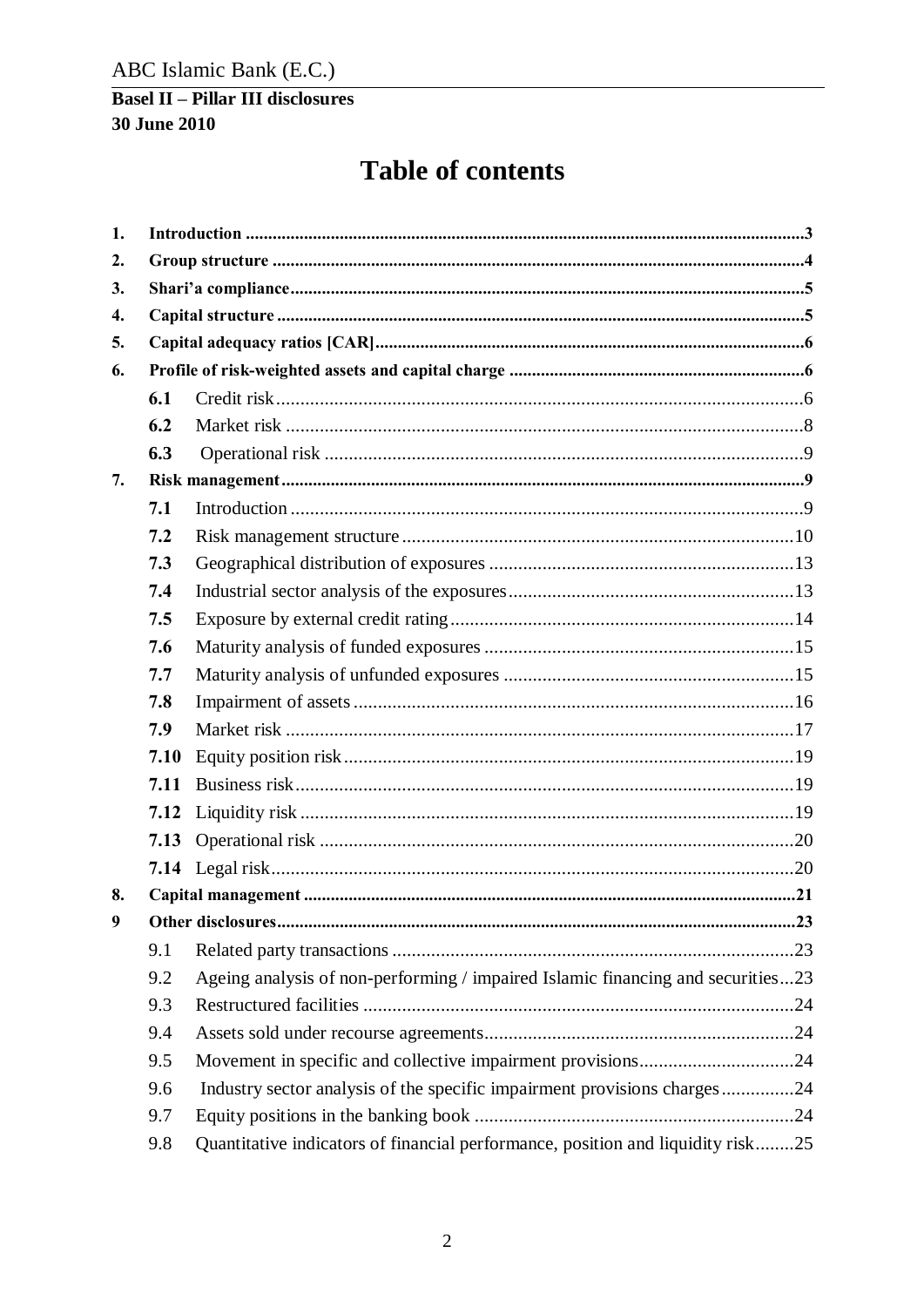# <span id="page-2-0"></span>**1. Introduction**

This document gathers together all the elements of the disclosures required under Pillar III, which are not covered in the interim condensed consolidated financial statements, and is organized as follows:

Firstly, it gives an overview of the approach taken by ABC Islamic Bank (E.C.) [the Bank] to Pillar I and provides the profile of the risk-weighted assets according to the "standard portfolio" as defined by the Central Bank of Bahrain [the CBB].

Secondly, an overview of risk management practices and framework at the Bank is presented with specific emphasis on credit, market and operational risks and the related monitoring processes and credit mitigation initiatives are set out.

Finally, this document provides all other disclosures required under the Public Disclosure Requirements Module of the CBB.

The disclosures in this section are in addition to the interim condensed consolidated financial statements and are presented in accordance with the Financial Accounting Standards issued by the Accounting and Auditing Organisation for Islamic Financial Institutions [AAOIFI] and the relevant provisions of the CBB and Financial Institutions Law. For matters which are not covered by AAOIFI standards, the Bank and its subsidiary [together the Group] uses the International Financial Reporting Standards [IFRS] and other sections of the interim condensed consolidated financial statements. However, the credit risk exposures considered in this section differ from the credit risk exposures reported in the consolidated interim condensed financial statements due to the application of different methodologies between Basel II and IFRS, primarily on account of the following:

- Under the Basel II framework, for credit-related contingent items, the nominal value is converted to an exposure through the application of a credit conversion factor [CCF]. The CCF is at 20%, 50% or 100% depending on the type of contingent item, and is used to convert off-balance sheet notional amounts into an equivalent on-balance sheet exposure. In the interim condensed consolidated financial statements, the nominal values of credit-related contingent items are treated as off-balance sheet.
- Under this section, the credit exposures are classified as per the Standard Portfolio approach mentioned in the CBB's Basel II capital adequacy framework covering the standardised approach for credit risk. Besides in case of guaranteed exposures, the exposure would be reported based on the guarantor. However, in the interim condensed consolidated financial statements, the assets are presented based on asset class (i.e. Islamic financing, securities, etc).
- Eligible collaterals are considered to arrive at the net exposure under the Basel II framework whereas collaterals are not netted in the interim condensed consolidated financial statements.
- The available-for-sale investments portfolio is considered at cost in the Basel II framework whereas it is considered at fair value in the interim condensed consolidated financial statements.
- Under Basel II framework, certain items are considered as a part of the regulatory capital base, whereas these items are netted-off against assets in the interim condensed consolidated financial statements.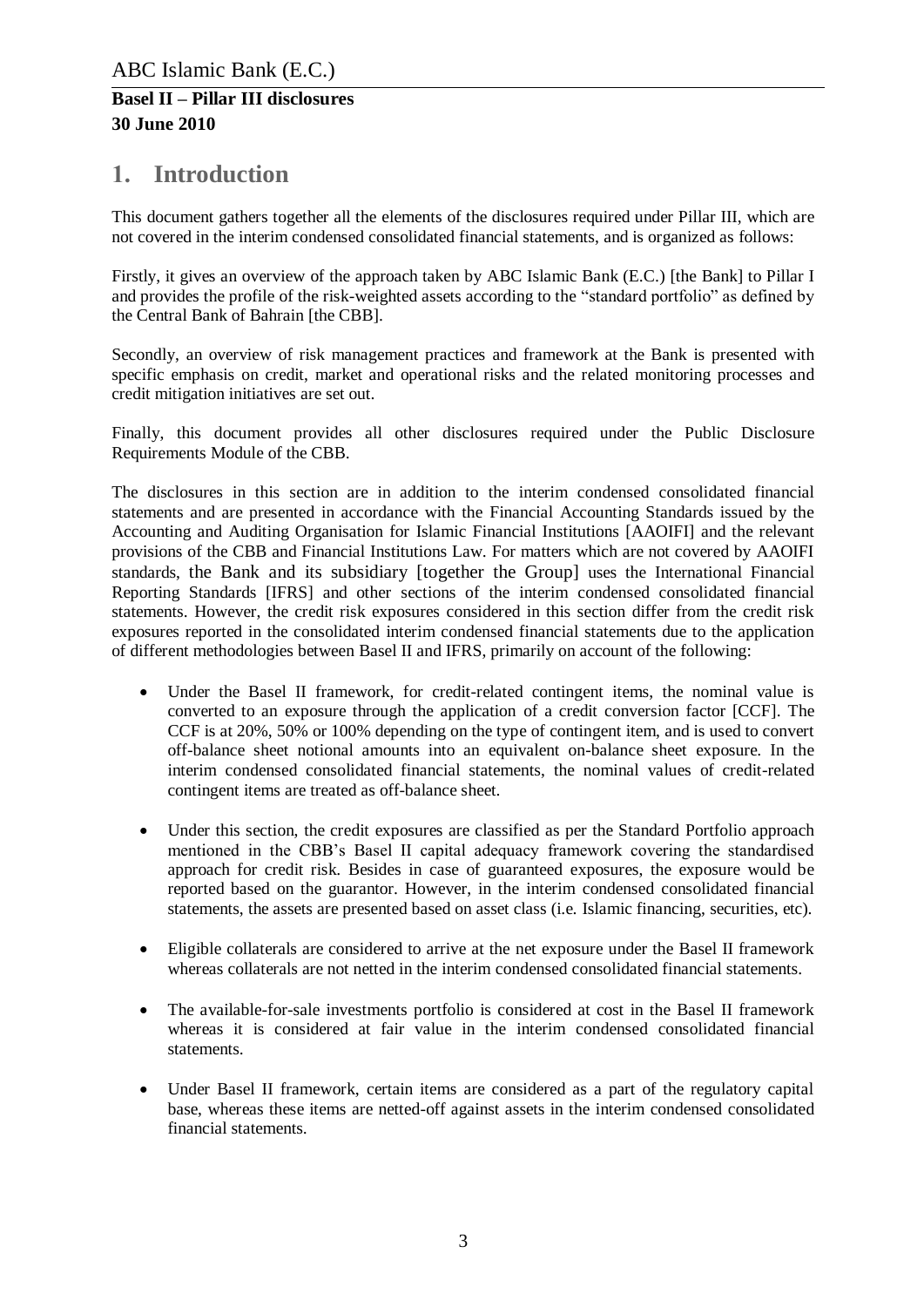# <span id="page-3-0"></span>**2. Group structure**

The Bank is an exempt joint stock company incorporated in the Kingdom of Bahrain on 10 December 1985 and registered with the Ministry of Industry and Commerce under commercial registration number 16864. The Group operates under a wholesale banking licence issued by the CBB and are engaged in financial trading in accordance with the teachings of Islam [Shari'a].

Arab Banking Corporation B.S.C. [ABC], which operates under a wholesale banking licence issued by the CBB, holds 100% of the share capital of the Bank.

The interim condensed consolidated financial statements and capital adequacy regulatory reports of the Group have been prepared and consolidated on a consistent basis.

The ownership in the subsidiary as at 30 June 2010 is as follows:

|                             | Nature of                     |                          | Amount and % of                          |
|-----------------------------|-------------------------------|--------------------------|------------------------------------------|
| <b>Name</b>                 | <b>business</b>               | Country of incorporation | holding                                  |
| <b>ABC Clearing Company</b> | Islamic Investment<br>Company | Cayman Islands           | US\$ 2,000 and 100%<br>management shares |

Whilst the Board of Directors [BOD] supervise the overall activities of the Bank, the BOD, Audit and Governance Committee and the Board Risk Committee are tasked with overseeing the respective areas. The following chart shows the organisational structure of the Bank, including the reporting lines to the various BOD committees.



The Bank has in place comprehensive policies regarding the remuneration and benefits provided to members of the BOD and its committees, senior management and staff. With regard to directors, compensation comprises fixed annual remuneration and attendance allowances, while for senior management and staff, compensation comprises a number of fixed elements, covering salary, allowances and benefits, in addition to variable, performance-related elements.

The Group is committed to best practice Corporate Governance Principles and Guidelines and as such, communicates all relevant information to its stakeholders on time, clearly and through a variety of channels, including maintaining an up-to-date website.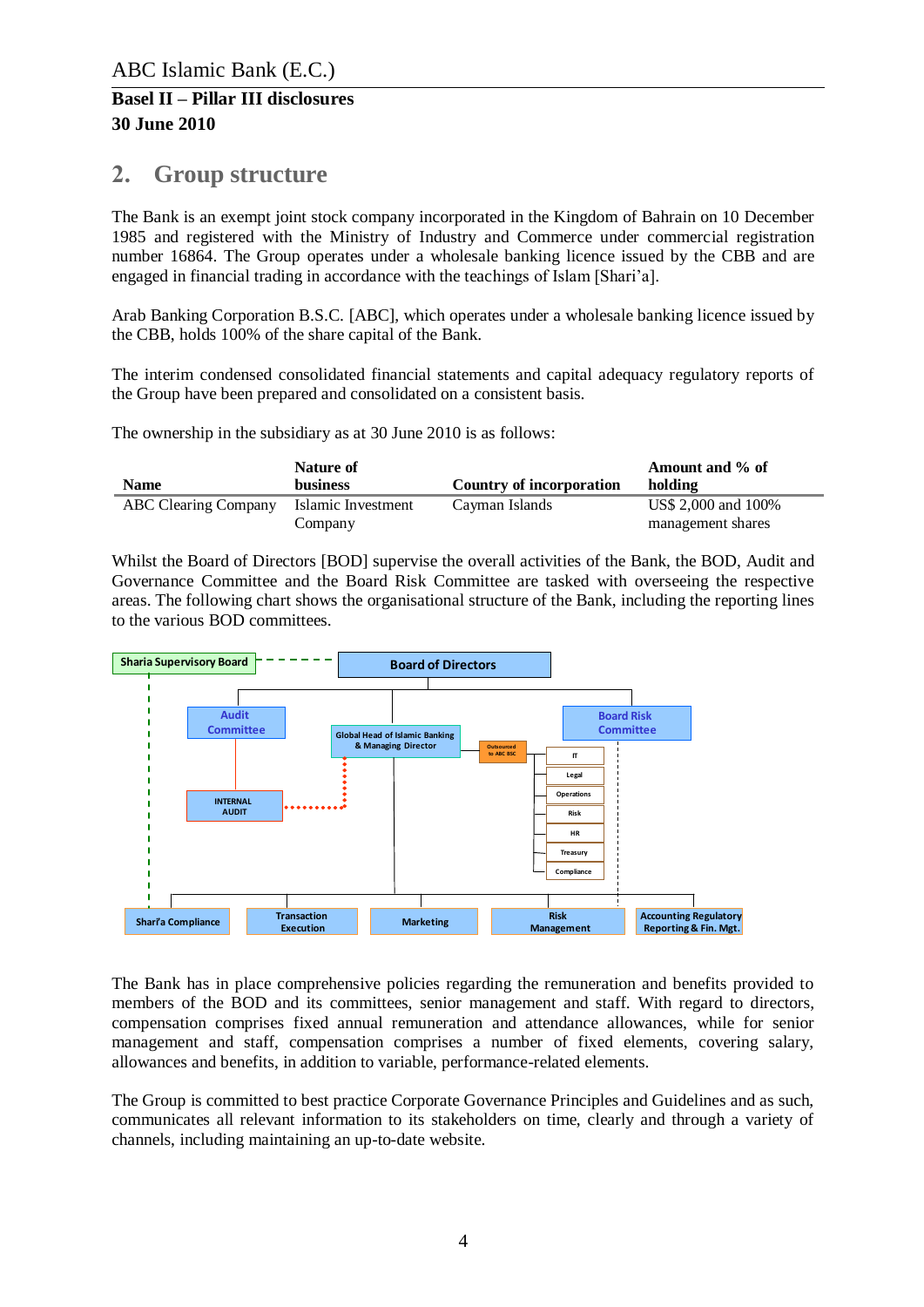# <span id="page-4-0"></span>**3. Shari'a compliance**

The Shari'a Compliance Officer of the Group conducts regular Shari'a compliance reviews to ensure that documentation, procedures and execution of transactions are in accordance with the Shari'a Standards issued by the AAOIFI and the Shari'a rules and principles as determined by the Shari'a Supervisory Board of the Bank [the SSB]. The results of such reviews are reported to the SSB. Cases of non-Shari'a compliance are thoroughly investigated to establish causes of their occurrence and to ensure introduction of adequate controls to avoid their recurrence in the future.

Non-Shari'a compliant earnings during the period ended 30 June 2010 mainly represent introduction fees. These have been disposed off to charitable causes.

The SSB of the Group consists of three Shari'a scholars (Chairman and two members). The SSB meets periodically or as and when there is a need to hold a meeting. The members receive a fixed sum of money as attendance fee for every meeting they attend, in addition to a fixed amount paid annually to each member as remuneration, irrespective of the number of meetings held during the year or the financial results of the Group.

# <span id="page-4-1"></span>**4. Capital structure**

The Group's capital base comprises of (a) Tier 1 capital which includes share capital, reserves and retained earnings, and (b) Tier 2 capital which consists of the current period profit.

The issued and paid-up share capital of the Bank was US\$ 132.5 million at 30 June 2010, comprising of 1,325,000 shares of US\$ 100 each.

The Group's capital base of US\$ 218.5 million comprises Tier 1 capital of US\$ 217.1 million and Tier 2 capital of US\$ 1.4 million as detailed below:

### **Breakdown of capital base**

| <b>US\$</b> million                   | Tier 1 | Tier 2                       | <b>Total</b> |
|---------------------------------------|--------|------------------------------|--------------|
| Issued and fully paid ordinary shares | 132.5  | -                            | 132.5        |
| Legal / statutory reserves            | 13.0   |                              | 13.0         |
| Retained profit brought forward       | 71.6   | $\qquad \qquad \blacksquare$ | 71.6         |
| Profit for the period                 |        | 1.4                          | 1.4          |
| <b>Capital base</b>                   | 217.1  | $1.4\,$                      | 218.5        |
| <b>Risk weighted assets [RWA]</b>     |        |                              |              |
| Credit risk                           |        |                              | 960.6        |
| Market risk                           |        |                              |              |
| Operational risk                      |        |                              | 48.9         |
|                                       |        |                              | 1,009.5      |
| Tier 1 ratio                          |        |                              | 21.5%        |
| Capital adequacy ratio                |        |                              | 21.6%        |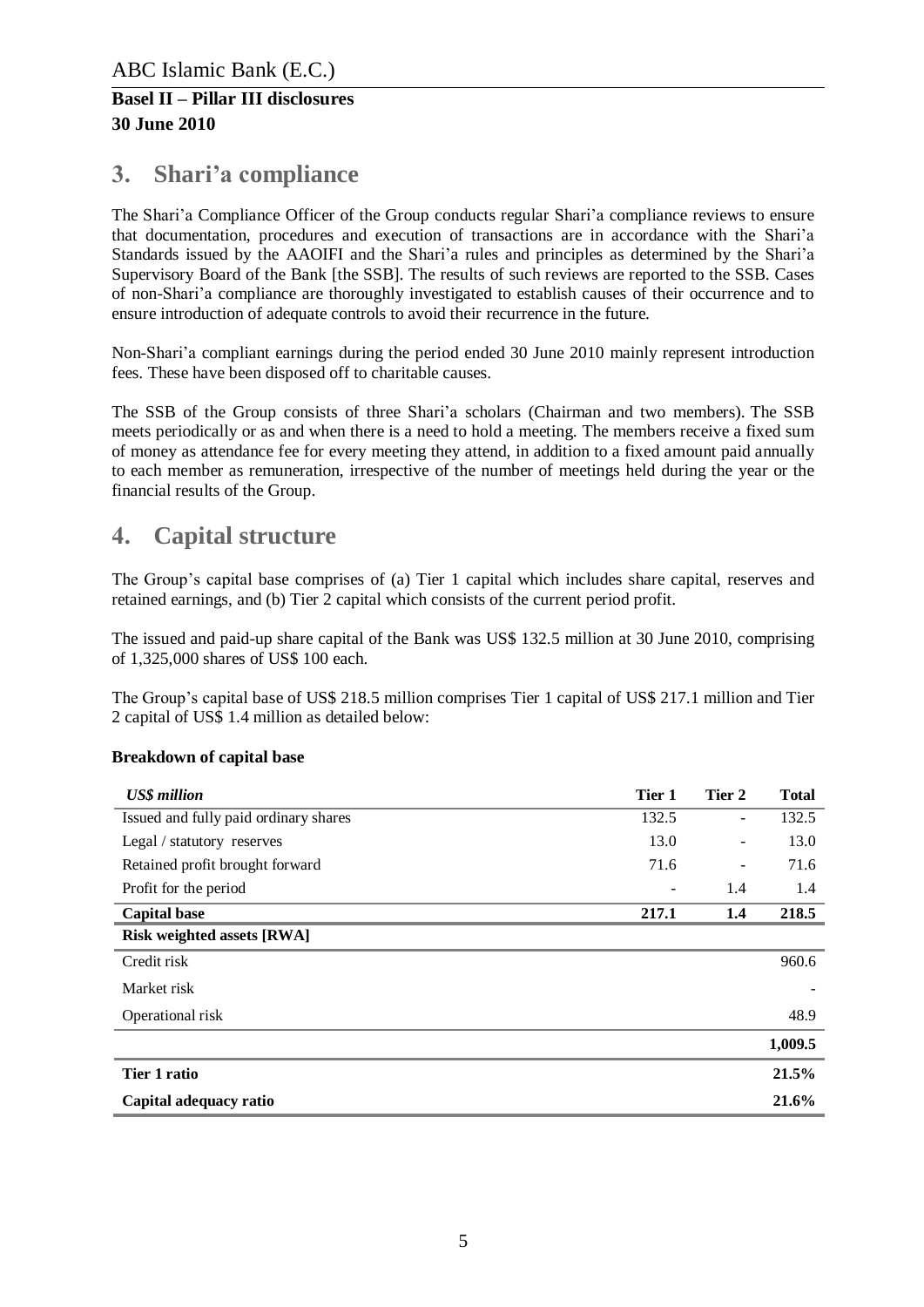# <span id="page-5-0"></span>**5. Capital adequacy ratios [CAR]**

The purpose of capital management at the Group is to ensure the efficient utilisation of capital in relation to business requirements and growth, risk profile and shareholders' returns and expectations. The Group manages its capital structure and makes adjustments to it in the light of changes in economic conditions and the risk characteristics of its activities. In order to maintain or adjust the capital structure, the Group may issue capital / Tier 2 securities and / or adjust the amount of dividend payment to shareholders. No changes have been made in the objectives, policies and processes of the Group from the previous years.

The Group's total capital adequacy ratio as at 30 June 2010 was 21.6% compared with the minimum regulatory requirement of 12%. The Tier 1 ratio was 21.5% for the Group. The Group ensures adherence to the CBB's requirements by monitoring its capital adequacy against higher internal limits.

# <span id="page-5-1"></span>**6. Profile of risk-weighted assets and capital charge**

The Group has adopted the standardised approach for credit, market and operational risks for regulatory reporting purposes. The Group's risk-weighted capital requirements for credit, market and operational risks are given below:

### <span id="page-5-2"></span>**6.1 Credit risk**

### **i) Definition of exposure classes per Standard Portfolio**

The Group has a diversified funded and unfunded credit portfolio. The exposures are classified as per the Standard Portfolio approach mentioned under the CBB's Basel II capital adequacy framework covering the standardised approach for credit risk.

The descriptions of the counterparty classes along with the risk weights to be used to derive the riskweighted assets are as follows:

#### **a. Claims on sovereigns**

These pertain to exposures to governments and their central banks. Claims on Bahrain and GCC sovereigns are risk weighted at 0%. Claims on all other sovereigns are given a risk weighting of 0% where such claims are denominated and funded in the relevant domestic currency of that sovereign. Claims on sovereigns, other than the aforementioned, are riskweighted based on their credit ratings.

#### **b. Claims on public sector entities [PSEs]**

Listed Bahrain PSEs are assigned 0% risk weight. Other sovereign PSEs, in the relevant domestic currency and for which the local regulator has assigned risk weight as 0%, are assigned 0% risk weight by the CBB. PSEs other than the aforementioned are risk-weighted based on their credit ratings.

#### **c. Claims on multilateral development banks [MDBs]**

All MDBs are risk-weighted in accordance with their credit rating, except for banks part of the World Bank Group which are risk-weighted at 0%.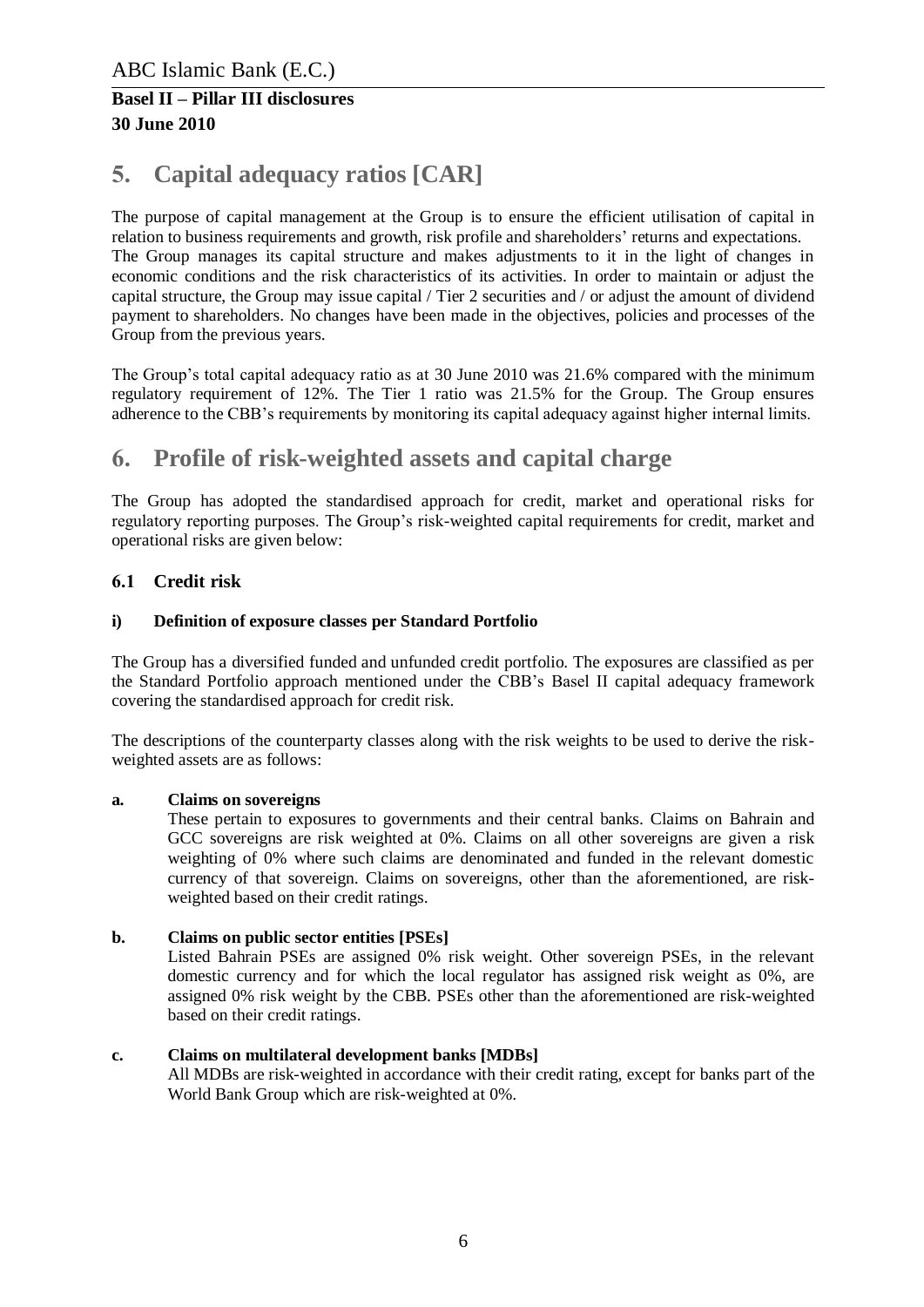#### **d. Claims on banks**

Claims on banks are risk-weighted based on the ratings assigned to them by external rating agencies. However, short term claims on locally incorporated banks may be assigned a risk weighting of 20% where such claims on the banks are of an original maturity of three months or less and the claims are denominated and funded in either Bahraini Dinars or US Dollars.

Preferential risk weights that are one category more favourable than the standard risk weighting are assigned to claims on foreign banks licensed in Bahrain of an original maturity of three months or less denominated and funded in the relevant domestic currency. Such preferential risk weights for short-term claims on banks licensed in other jurisdictions are allowed only if the relevant supervisor also allows this preferential risk weighting to short-term claims on its banks.

No claim on an unrated bank would receive a risk weight lower than that applied to claims on its sovereign of incorporation.

#### **e. Claims on corporates**

Claims on corporates are risk-weighted based on credit ratings. Risk weights for unrated corporate claims are assigned at 100%.

#### **f. Past due exposures**

The unsecured portion of any facility (other than a qualifying residential mortgage facility) that is past due for more than 90 days, net of specific provisions (including partial writeoffs), is risk-weighted as follows:

- 150% risk weight when specific provisions are less than 20% of the outstanding amount of the facility.
- <sup>100%</sup> risk weight when specific provisions are greater than 20% of the outstanding amount of the facility.

#### **g. Equity portfolios**

Investments in listed equities are risk-weighted at 100% while unlisted equities are risk weighted at 150%.

#### **h. Project finance exposures**

Exposures on project finance are risk-weighted according to the Regulatory Slotting Criteria, in which the risk weighting ranges between 70% and 250%.

#### **i. Other exposures**

These are risk-weighted at 100%.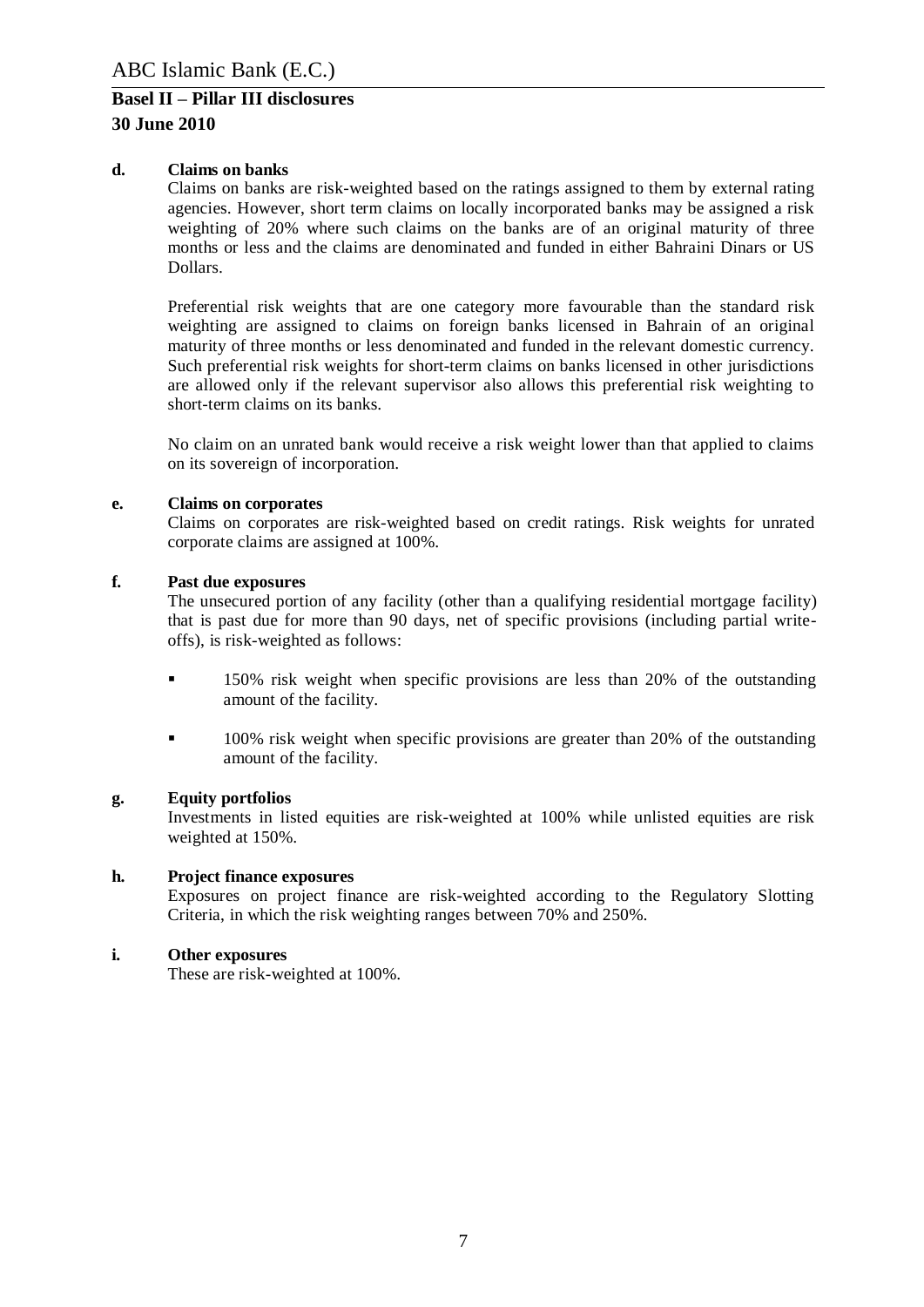| <b>US\$</b> Thousands | Gross<br>credit exposure | <b>Funded</b><br><b>Exposure</b> | <b>Un-Funded</b><br><b>Exposure</b> | Risk-<br>weighted<br>assets for<br><b>Funded</b><br><b>Exposures</b> | <b>Risk-</b><br>weighted<br>assets for<br><b>Un-Funded</b><br><b>Exposures</b> | <b>Total Risk</b><br>Weighted<br><b>Assets</b> | Capital<br><b>Charge</b><br>$(12\%)$ |
|-----------------------|--------------------------|----------------------------------|-------------------------------------|----------------------------------------------------------------------|--------------------------------------------------------------------------------|------------------------------------------------|--------------------------------------|
| Sovereigns            | 87,310                   | 87,249                           | 61                                  | 14,836                                                               | 61                                                                             | 14,897                                         | 1,787                                |
| Claims on banks       | 158,111                  | 154,301                          | 3,810                               | 84,631                                                               | 408                                                                            | 85,039                                         | 10,205                               |
| Claims on Corporates  | 762,923                  | 759,585                          | 3.338                               | 639,143                                                              | 3,338                                                                          | 642.481                                        | 77,098                               |
| Past due exposures    | 128,647                  | 128,647                          | ۰                                   | 68,393                                                               | ۰.                                                                             | 68,393                                         | 8,207                                |
| Project finance       | 211,377                  | 208,939                          | 2,438                               | 146,838                                                              | 1,707                                                                          | 148,545                                        | 17,825                               |
| Other                 | 1,281                    | 1,281                            | ۰                                   | 1,281                                                                | $\overline{\phantom{0}}$                                                       | 1,281                                          | 154                                  |
| <b>Total</b>          | 1.349,649                | 1.340,002                        | 9.647                               | 955,122                                                              | 5,514                                                                          | 960.636                                        | 115,276                              |

### **ii) Credit exposure and risk-weighted assets**

Since the period end position is representative of the risk positions of the Group during the period, average gross exposures are not disclosed separately.

Breakdown of capital requirements for credit risk per type of Islamic financing contract is as follows:

| <b>US\$</b> Thousands    |                                 |                                  |                                     | Risk-                                                       | Risk-                                                   |                                                | Capital<br><b>Charge</b><br>$(12\%)$ |  |
|--------------------------|---------------------------------|----------------------------------|-------------------------------------|-------------------------------------------------------------|---------------------------------------------------------|------------------------------------------------|--------------------------------------|--|
| <b>Type of Financing</b> | <b>Gross credit</b><br>exposure | <b>Funded</b><br><b>Exposure</b> | <b>Un-Funded</b><br><b>Exposure</b> | weighted<br>assets for<br><b>Funded</b><br><b>Exposures</b> | weighted<br>assets for<br>Un-Funded<br><b>Exposures</b> | <b>Total Risk</b><br>Weighted<br><b>Assets</b> |                                      |  |
| Murabaha                 | 488.469                         | 485,070                          | 3,399                               | 329,256                                                     | 3.399                                                   | 332,655                                        | 39,919                               |  |
| Ijara                    | 453,618                         | 451,180                          | 2,438                               | 318,793                                                     | 1,707                                                   | 320,500                                        | 38,460                               |  |
| Ijara Rec                | 935                             | 935                              | $\overline{\phantom{a}}$            | 585                                                         | ۰.                                                      | 585                                            | 70                                   |  |
| Sukuk                    | 390,391                         | 390,391                          | $\overline{\phantom{a}}$            | 298,286                                                     | ۰.                                                      | 298,286                                        | 35,794                               |  |
| Mudaraba                 | 823                             | 823                              | $\overline{\phantom{a}}$            | 412                                                         | ۰                                                       | 412                                            | 49                                   |  |
| Musharaka                | 1,453                           | 1,453                            | ٠                                   | 1,598                                                       | $\overline{\phantom{a}}$                                | 1,598                                          | 192                                  |  |
| Equity                   | 3,935                           | 3,935                            | ٠                                   | 3.935                                                       | ۰.                                                      | 3,935                                          | 472                                  |  |
| LC                       | 3,810                           |                                  | 3,810                               | ۰                                                           | 408                                                     | 408                                            | 49                                   |  |
| Other                    | 6,215                           | 6,215                            | $\overline{\phantom{a}}$            | 2,257                                                       | $\overline{\phantom{a}}$                                | 2,257                                          | 271                                  |  |
| <b>Total</b>             | 1,349,649                       | 1.340.002                        | 9,647                               | 955,122                                                     | 5,514                                                   | 960.636                                        | 115,276                              |  |

### <span id="page-7-0"></span>**6.2 Market risk**

The Group, with assistance from ABC, minimizes its market risk through:

- (i) match-funding its assets to reduce its profit rate risk;
- (ii) not taking commodity price risk by squaring position on transaction by transaction basis;
- (iii) funding exposures in the same currency and, hence, avoiding any foreign exchange currency risk; and
- (iv) maintaining no sukuk trading position.

Accordingly, the Group maintains no capital charge for market risk.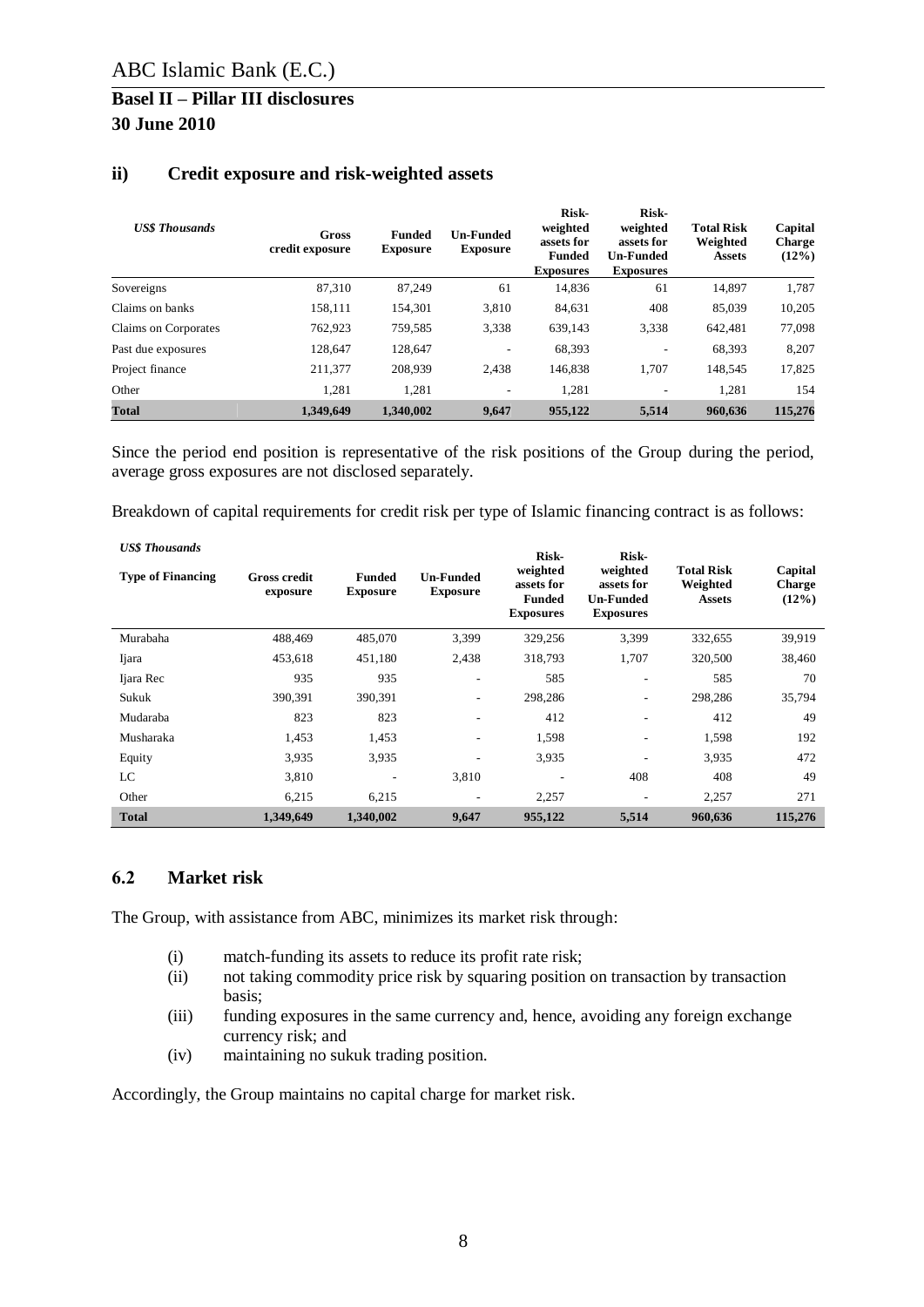### <span id="page-8-0"></span>**6.3 Operational risk**

In accordance with the standardised methodology, the total capital charge in respect of operational risk was US\$ 48.9 million. This capital charge was computed by categorising the Group's activities into two business lines (out of the eight business lines defined by the Basel II framework) and multiplying the business line's three-year average gross income by a pre-defined beta factor.

### **Indicators of operational risk exposures:**

| Gross income US\$ thousands                           | 7,938 |
|-------------------------------------------------------|-------|
| Amount of non-Shari'a compliant income US\$ thousands | 18    |
| Number of Shari'a violations                          | Nil   |

### <span id="page-8-1"></span>**7. Risk management**

### <span id="page-8-2"></span>**7.1 Introduction**

Risk is inherent in the Group's activities and is managed through a process of ongoing identification, measurement and monitoring, subject to risk limits and other controls. The Group is exposed to credit risk, market risk, liquidity risk, operational risk, legal and strategic risk, as well as other forms of risk inherent in its financial operations.

Over the last few years, ABC has invested heavily into developing a comprehensive and robust risk management infrastructure. This includes risk identification processes under credit, market and operational risk spectrums, risk measurement models and rating systems, as well as a strong business process to monitor and control these risks. Figure 1 outlines the various congruous stages of the risk process.

#### *Figure 1:*

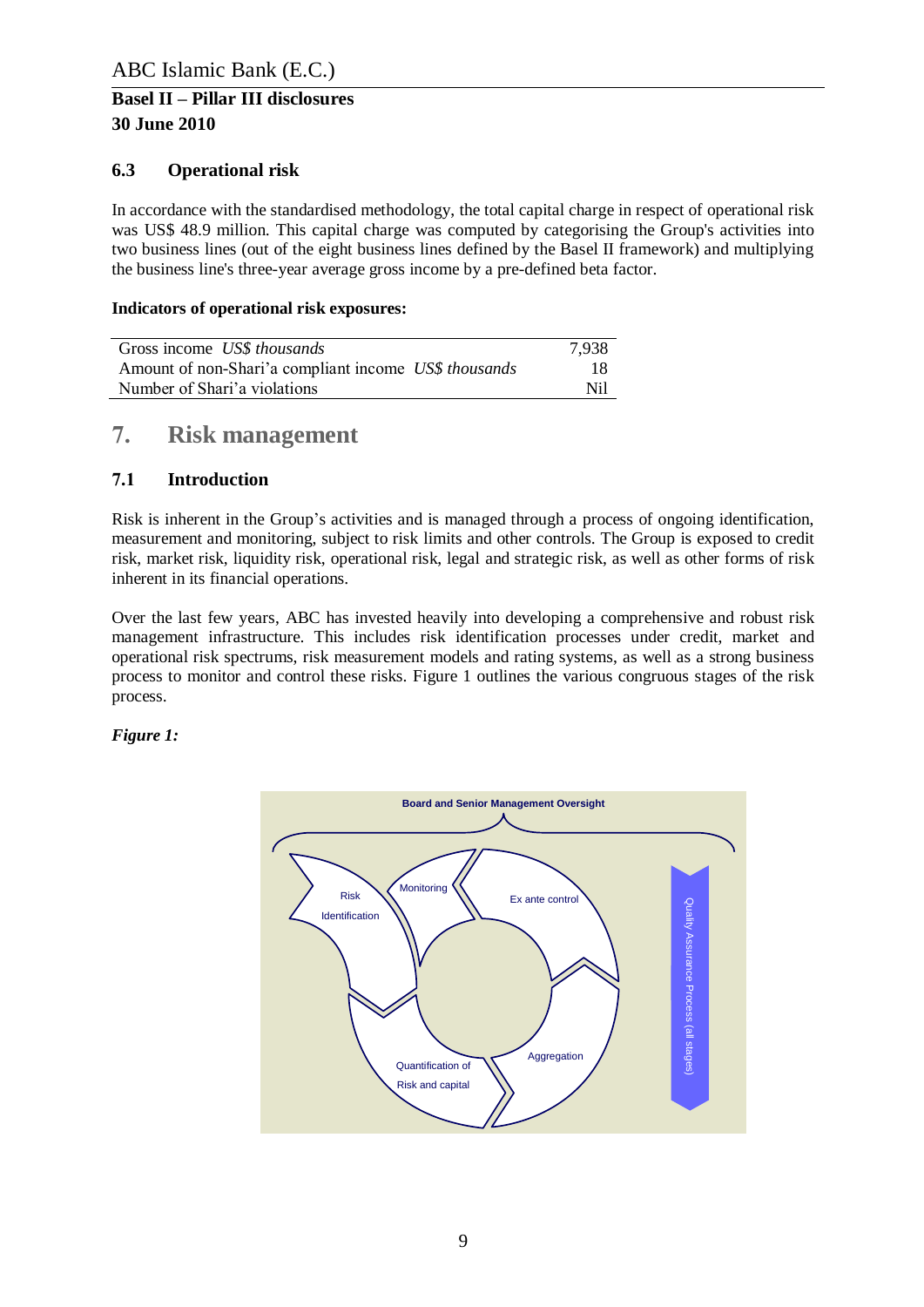### <span id="page-9-0"></span>**7.2 Risk management structure**

ABC's Executive Management is responsible for implementing the risk strategy / appetite and policy guidelines set by the Board Risk Committee [BRC], including the identification and evaluation on a continuous basis of all significant risks to the business and the design and implementation of appropriate internal controls to minimise them. This is done through the BRC, senior management committees and the Credit & Risk Group of the Head Office, as follows:





Within the broader governance infrastructure, the Board Committees carry the main responsibility of best practice management and risk oversight. At this level, the BRC oversees the definition of risk appetite, risk tolerance standards and risk process standards to be kept in place. The BRC is also responsible for co-ordinating with other Board Committees for monitoring compliance with the requirements of the regulatory authorities in the various countries in which ABC operates.

At the second level, the Head Office Credit Committee [HOCC] is responsible for credit decisions at the higher levels of ABC's lending portfolio, setting country and other high level ABC limits, dealing with impaired assets and general credit policy matters.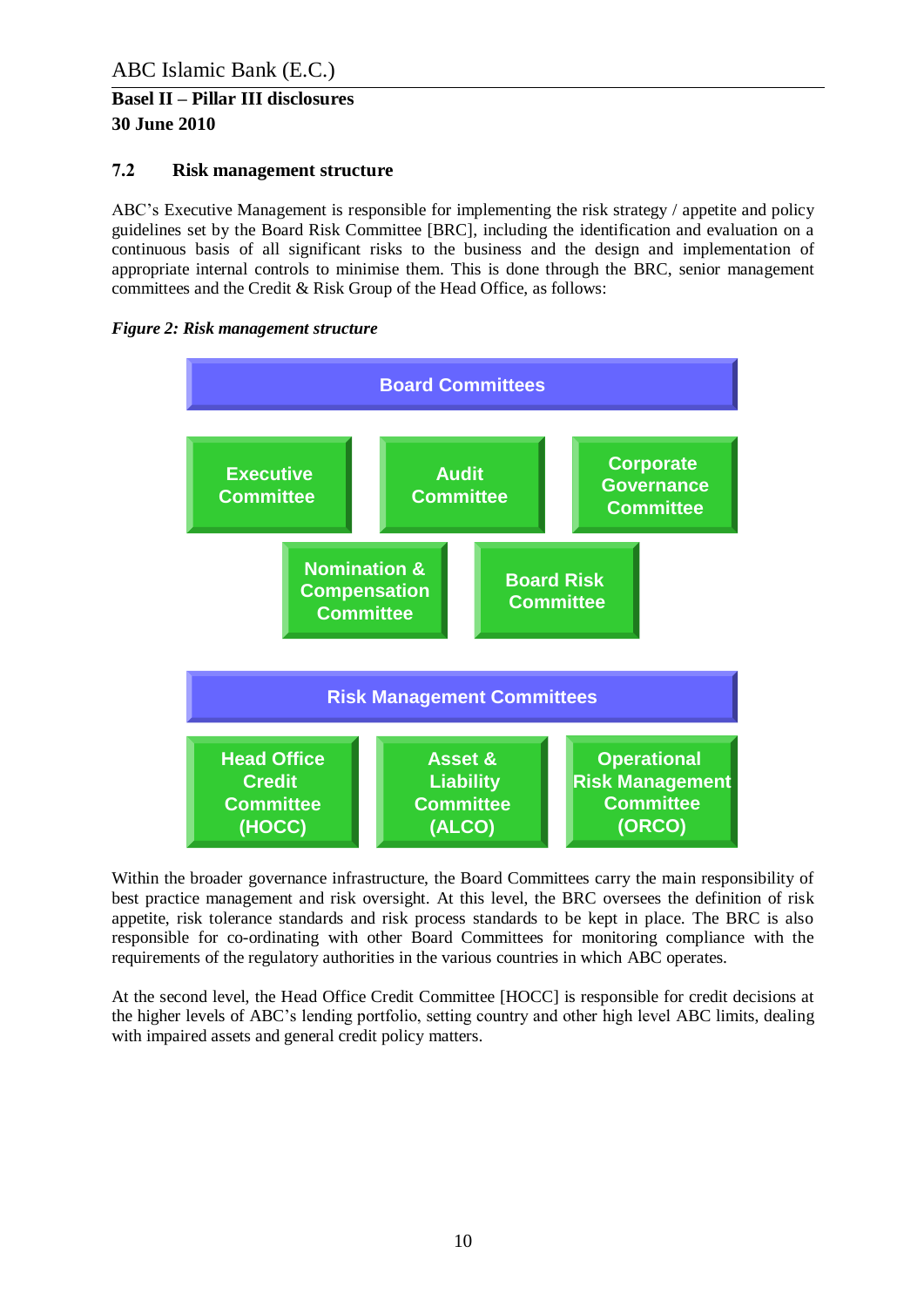In addition to being part of the above structure, through the outsourcing of the support functions including the credit approval, the Group has the following risk management structure:



ALCO is mainly responsible for defining long-term strategic plans and short-term tactical initiatives for directing asset and liability allocation prudently for the achievement of ABC's strategic goals. ALCO monitors ABC's liquidity and market risks and the risk profile in the context of economic developments and market fluctuations, to ensure that ABC's ongoing activities are compatible with the risk/reward guidelines approved by the BRC. The above management structure, supported by teams of risk and credit analysts, as well as the IT systems, provide a coherent infrastructure to carry credit and risk functions in a seamless manner.

ABC's Operational Risk Management Committee [ORCO] is responsible for defining long-term strategic plans and short-term tactical initiatives for operational risk. It also has the overall responsibility to monitor and prudently manage exposure to operational risks including strategic and reputation risks.

### **Credit risk concentrations and thresholds**

The first level of protection against undue credit risk is through country, industry and threshold limits, together with customer and customer group credit limits, set by the BRC and the HOCC and allocated between ABC and the various subsidiaries of ABC, including the Bank. Credit exposure to individual customers or customer groups is then controlled through a tiered hierarchy of delegated approval authorities based on the risk rating of the customer under ABC's internal credit rating system. Where unsecured facilities sought are considered to be beyond prudential limits, ABC policies require collateral to mitigate the credit risk in the form of cash, securities, and legal charges over the customer's assets or third-party guarantees. ABC also employs Risk Adjusted Return on Capital [RAROC] as a measure to evaluate the risk/reward relationship at the transaction approval stage. RAROC analysis is also conducted on a portfolio basis.

Single name concentrations are monitored on an individual basis. ABC's internal economic capital methodology for credit risk addresses concentration risk through the application of single-name concentration add-on. Under the CBB's single obligor regulations, banks incorporated in Bahrain are required to obtain the CBB's approval for any planned exposure to a single counterparty, or group of connected counterparties exceeding 15 percent of the regulatory capital base. This restriction applies only at the consolidated level of the ABC Group and, hence, the Bank has several exposures that exceed 15% of its capital base. However, none of these exposures exceed 15% of ABC's capital base.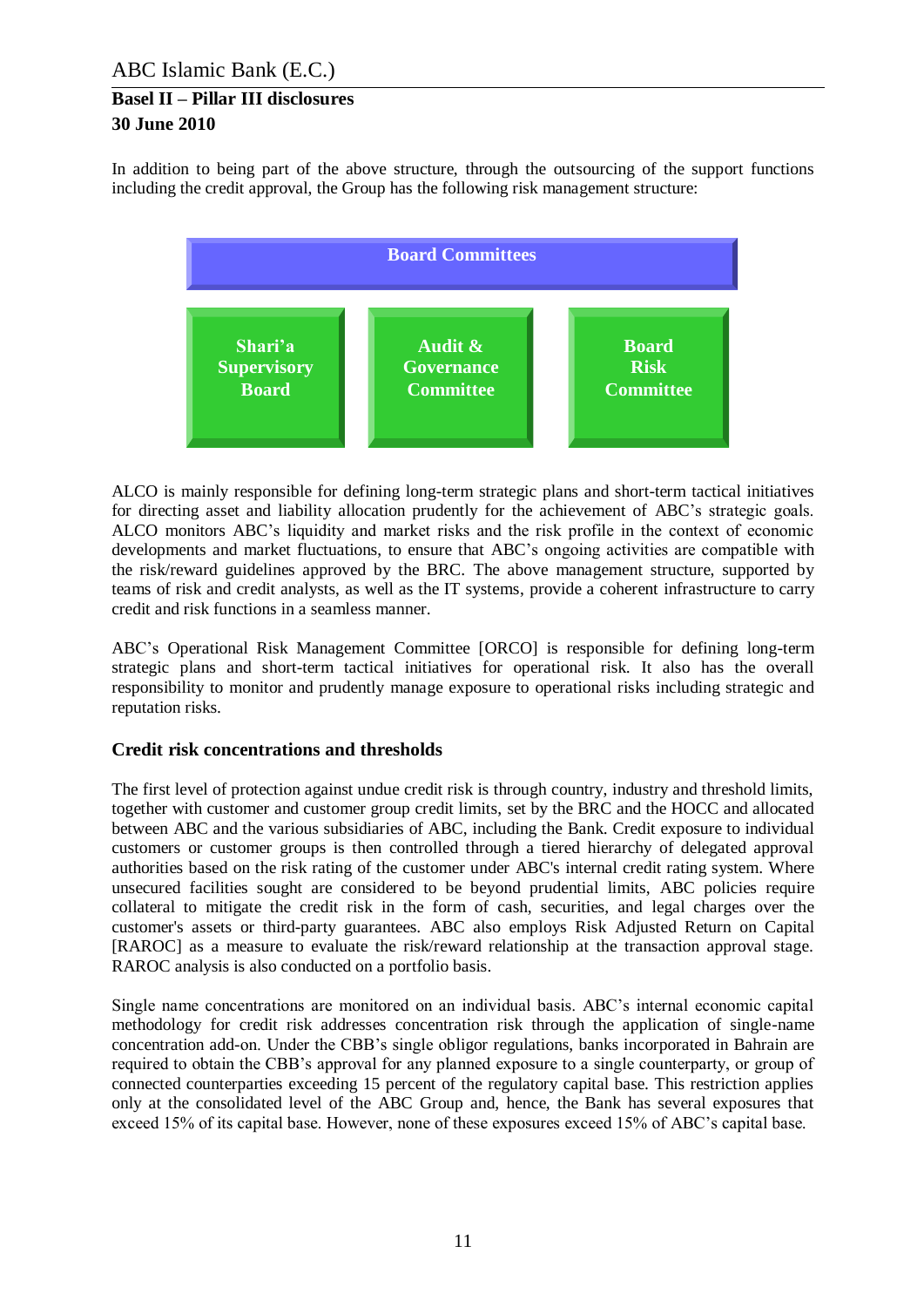As at 30 June 2010, the Group's three largest exposures in excess of 15% of the capital base are shown below:

| <b>US\$</b> Thousands | <b>On Balance</b><br><b>Sheet</b><br><b>Exposure</b> |
|-----------------------|------------------------------------------------------|
| Counterparty [A]      | 175,540                                              |
| Counterparty [B]      | 75,278                                               |
| Counterparty [C]      | 62,974                                               |

### **Excessive risk concentration**

Concentrations arise when a number of counterparties are engaged in similar business activities or activities in the same geographic region or have similar economic features that would cause their ability to meet contractual obligations to be similarly affected by changes in economic, political or other conditions. Concentrations indicate the relative sensitivity of the Group's performance to developments affecting a particular industry or geographical location.

In order to avoid excessive concentrations of risk, the ABC Group policies and procedures include specific guidelines to focus on country and counterparty limits and maintaining a diversified portfolio. Identified concentrations of credit risks are controlled and managed accordingly.

#### **Risk mitigation, collateral and other credit enhancements**

The amount and type of collateral depends on an assessment of the credit risk of the counterparty. The types of collateral held by the Group mainly include cash and guarantees from banks.

Management monitors the market value of collateral, requests additional collateral in accordance with the underlying agreement and monitors the market value of collateral obtained during its review of the adequacy of the allowance for impairment losses.

Exposures by type of Islamic financing contract that are covered by guarantees or by eligible collaterals are as follows:

| <b>US\$</b> thousands        | <b>Exposures</b> | Guaranteed               | Collateral | <b>Net</b><br>exposure |  |
|------------------------------|------------------|--------------------------|------------|------------------------|--|
| Funded Exposures (Murabaha)  | 128.647          | 124,578                  | 6.474      | 122,173                |  |
| Unfunded Exposures (LCs/LGs) | 9.100            | $\overline{\phantom{a}}$ | 5.015      | 4.085                  |  |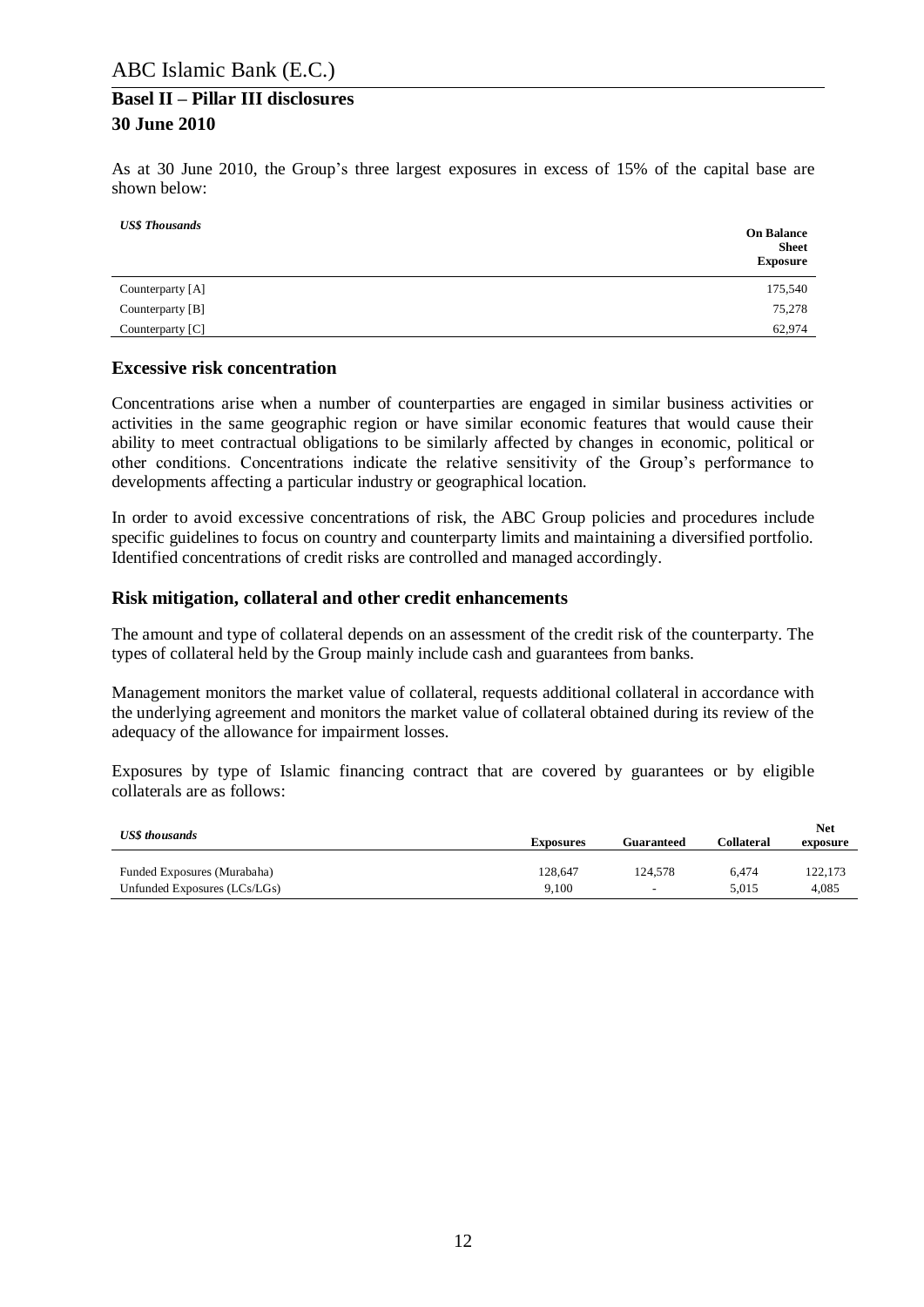### <span id="page-12-0"></span>**7.3 Geographical distribution of exposures**

The Bank's nature of business, being an Islamic Bank, results in concentration of exposures in the Muslim world. Moreover, the Bank's approved concentration of activities, which is also in line with its role within the ABC Group, has large concentration in the GCC countries, as illustrated in the table below:

| <b>US\$</b> Thousands       |                       |                                  |
|-----------------------------|-----------------------|----------------------------------|
| <b>Country / Region</b>     | <b>Gross Exposure</b> | Percentage of<br><b>Exposure</b> |
| Bahrain                     | 166,205               | 12.31%                           |
| Saudi Arabia                | 380,410               | 28.19%                           |
| Kuwait                      | 174,773               | 12.95%                           |
| Qatar                       | 140,360               | 10.40%                           |
| <b>UAE</b>                  | 369,342               | 27.37%                           |
| Oman                        | 19,381                | 1.44%                            |
| <b>Other MENA Countries</b> | 23,456                | 1.74%                            |
| Other Asia                  | 14,897                | 1.10%                            |
| Europe (Including Turkey)   | 36,062                | 2.67%                            |
| <b>USA</b>                  | 24,763                | 1.83%                            |
| <b>Total</b>                | 1,349,649             | 100.00%                          |

The geographical distribution of gross credit exposures by major type of credit exposures can be analysed as follows:

| <b>US\$ Thousands</b>             | <b>Bahrain</b> | Saudi                    | Kuwait  | Qatar                    | <b>UAE</b>               | Oman                     | Other<br><b>MENA</b> | Other  | Europe<br>(Including | <b>USA</b> | <b>Total</b>     |
|-----------------------------------|----------------|--------------------------|---------|--------------------------|--------------------------|--------------------------|----------------------|--------|----------------------|------------|------------------|
| <b>Type of Financing / Region</b> |                | <b>Arabia</b>            |         |                          |                          |                          | countries            | Asia   | Turkey)              |            |                  |
| Sovereigns                        | 30,929         | ٠                        |         | ٠                        | 41.484                   |                          | ٠                    | 14,897 | ٠                    | $\sim$     | 87,310           |
| Claims on banks                   | 45,707         | $\overline{\phantom{a}}$ | 22,521  | $\overline{\phantom{a}}$ | 50,011                   | $\overline{\phantom{a}}$ | 3,810                | ٠      | 36,062               | $\sim$     | 158,111          |
| Claims on Corporates              | 84.219         | 180.233                  | 55,233  | 120,982                  | 277,847                  | $\overline{\phantom{a}}$ | 19,646               | ۰      | ۰                    | 24,763     | 762.923          |
| Past due exposures                | 4,069          | 56,978                   | 67.600  | $\overline{\phantom{a}}$ |                          |                          | ۰                    |        | ۰                    | $\sim$     | 128,647          |
| Project finance                   | -              | 143,199                  | 29,419  | 19,378                   | $\overline{\phantom{a}}$ | 19,381                   | ۰                    |        | ۰                    | ٠          | 211,377          |
| Other                             | 1,281          | ۰                        |         |                          |                          |                          |                      |        |                      | ۰          | 1,281            |
| <b>Total</b>                      | 166.205        | 380,410                  | 174,773 | 140.360                  | 369.342                  | 19,381                   | 23.456               | 14.897 | 36,062               |            | 24,763 1,349,649 |

### <span id="page-12-1"></span>**7.4 Industrial sector analysis of the exposures**

The industrial sector analysis of exposures is as follows:

| <b>US\$</b> Thousands         |                       |                        | <b>Un</b> funded         |
|-------------------------------|-----------------------|------------------------|--------------------------|
|                               | <b>Gross Exposure</b> | <b>Funded Exposure</b> | <b>Exposure</b>          |
| <b>Financial Institutions</b> | 386,946               | 383,136                | 3,810                    |
| Commercial real estate        | 337,354               | 337,354                |                          |
| Manufacturing                 | 471,043               | 465,267                | 5,776                    |
| Construction                  | 27,920                | 27,920                 | -                        |
| Trading                       | 29,391                | 29,391                 | $\overline{\phantom{a}}$ |
| Government                    | 56,381                | 56,320                 | 61                       |
| Transportation                | 18,817                | 18,817                 | -                        |
| Tourism                       | 20,516                | 20,516                 | ۰                        |
| Other                         | 1,281                 | 1,281                  |                          |
| <b>Total</b>                  | 1,349,649             | 1,340,002              | 9,647                    |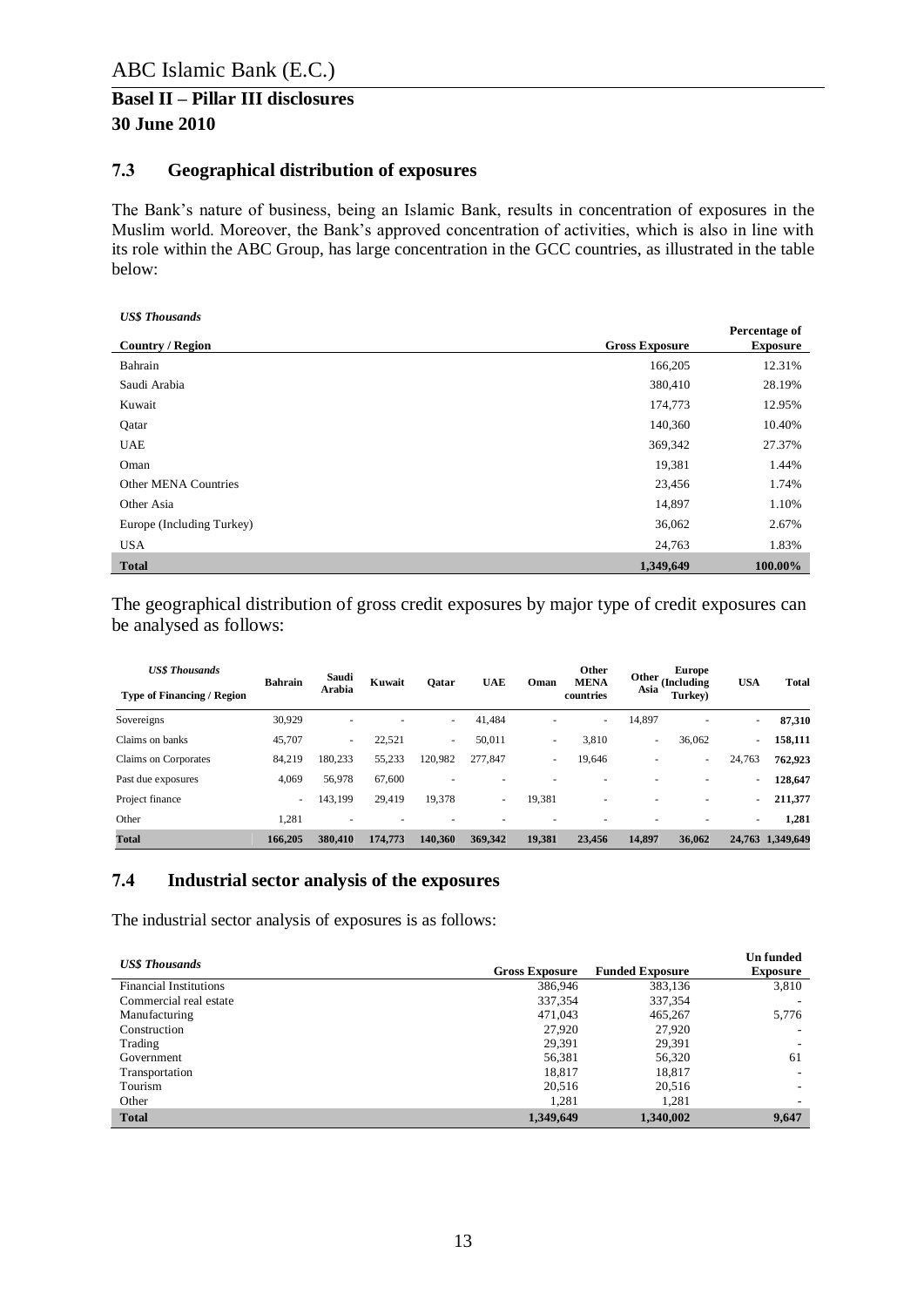The industrial sector analysis of gross credit exposures by major types of credit exposures can be analysed as follows:

| <b>US\$ Thousands</b>             | <b>Financial</b>    | <b>Commercial</b> | Manu-     | Con-                     | <b>Trading</b>           | Govern-                  | Trans-    | <b>Tourism</b>           | Other  | <b>Total</b> |
|-----------------------------------|---------------------|-------------------|-----------|--------------------------|--------------------------|--------------------------|-----------|--------------------------|--------|--------------|
| <b>Type of Financing/Industry</b> | <b>Institutions</b> | real estate       | facturing | struction                |                          | ment                     | portation |                          |        |              |
| Sovereigns                        | 30,929              | ۰                 |           | ۰                        | $\overline{\phantom{a}}$ | 56,381                   |           |                          | ٠      | 87,310       |
| Claims on banks                   | 158.111             | ۰                 |           |                          |                          |                          |           |                          | ۰      | 158,111      |
| Claims on Corporates              | 124,784             | 337,354           | 233,532   | 27,920                   |                          | $\overline{\phantom{a}}$ | 18,817    | 20,516                   | ۰      | 762,923      |
| Past due exposures                | 71,669              | ٠                 | 27,587    | $\overline{\phantom{a}}$ | 29.391                   |                          |           |                          | $\sim$ | 128,647      |
| Project finance                   | 1,453               | ٠                 | 209,924   | ۰                        |                          |                          | ۰         | $\overline{\phantom{a}}$ | $\sim$ | 211,377      |
| Other                             |                     |                   |           |                          |                          |                          |           | $\overline{\phantom{a}}$ | 1,281  | 1,281        |
| <b>Total</b>                      | 386.946             | 337,354           | 471,043   | 27,920                   | 29.391                   | 56.381                   | 18,817    | 20,516                   | 1,281  | 1,349,649    |

### <span id="page-13-0"></span>**7.5 Exposure by external credit rating**

The Group uses external ratings from Standard & Poor's, Moody's, Fitch Ratings and Capital Intelligence [accredited External Credit Assessment Institutions (ECAI's)]. The breakdown of the Group's exposure into rated and unrated categories is as follows:

| <b>US\$</b> Thousands | <b>Gross credit</b><br>exposure | <b>Rated Exposure</b>    | <b>Unrated</b><br><b>Exposure</b> |
|-----------------------|---------------------------------|--------------------------|-----------------------------------|
| Sovereigns            | 87,310                          | 30,929                   | 56,381                            |
| Claims on banks       | 158,111                         | 154,301                  | 3,810                             |
| Claims on Corporates  | 762,923                         | 291,569                  | 471,354                           |
| Past due exposures    | 128,647                         | ۰                        | 128,647                           |
| Project finance       | 211,377                         | $\overline{\phantom{a}}$ | 211,377                           |
| Other                 | 1,281                           | ۰                        | 1,281                             |
| <b>Total</b>          | 1,349,649                       | 476,799                  | 872,850                           |

It is the Group's policy to maintain accurate and consistent risk ratings across the credit portfolio through its internal risk rating system. Risk ratings are supported by a variety of financial analytics, combined with processed market information, to provide the main inputs for the measurement of counterparty credit risk. All internal ratings are tailored to the various categories, are derived in accordance with ABC's credit policy, and are assessed and updated regularly. Each risk rating class is mapped to grades equivalent to Standard & Poor's, Moody's, Fitch Ratings and Capital Intelligence.

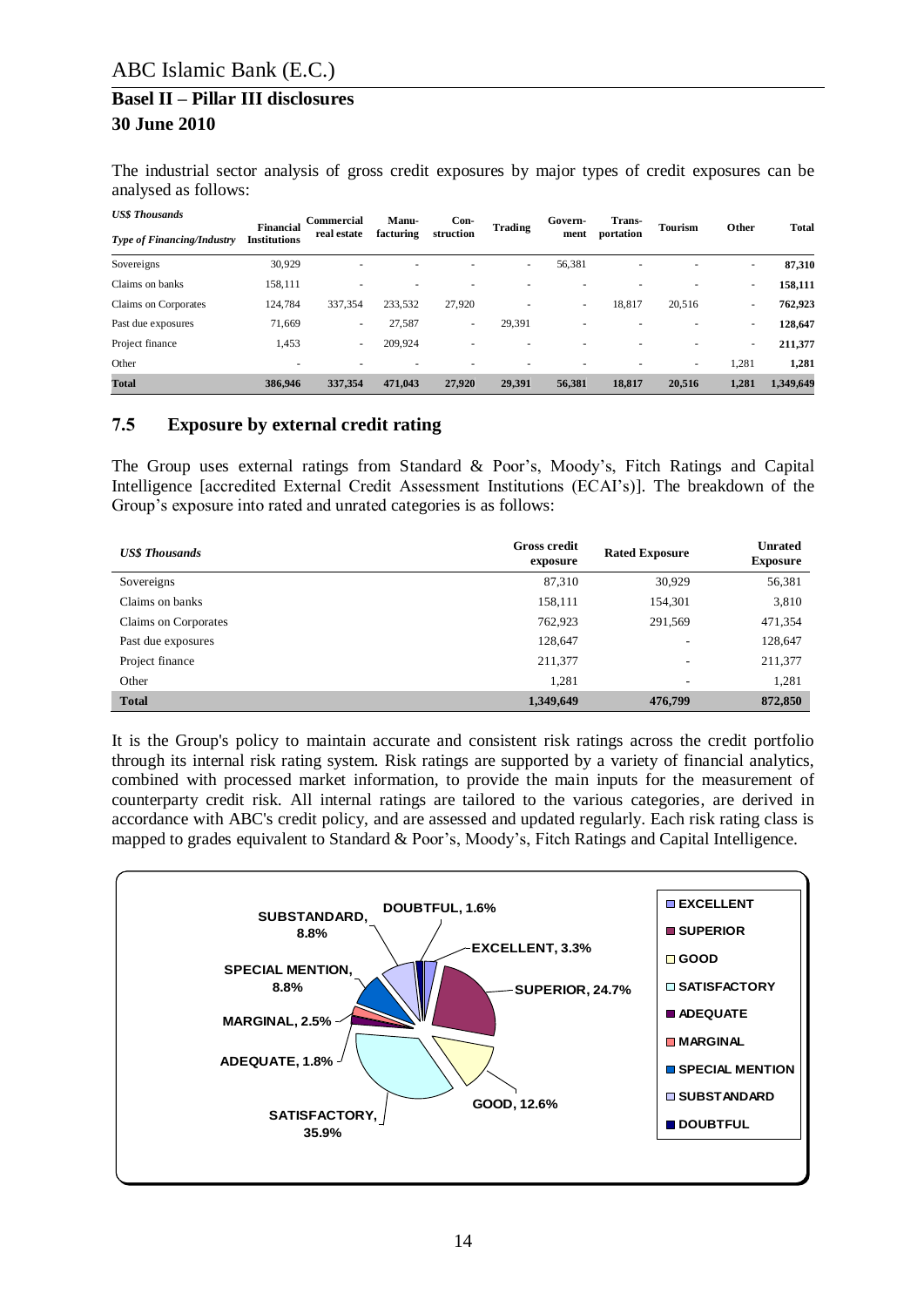Percentages have been calculated internally based on the sum of funded counterparty exposure and unfunded exposures before applying credit conversion factors.

### <span id="page-14-0"></span>**7.6 Maturity analysis of funded exposures**

Residual contractual maturity analysis of the Group's major types of funded credit exposures, amounting to US\$ 1,340,002 thousand, is as follows:

| <b>US\$ Thousands</b> | Within<br>l month | $1 - 3$<br>months | $3-6$<br>months | $6 - 12$<br>months | <b>Total</b><br>within 12<br>months | $1 - 5$<br>vears | $5 - 10$<br>years | $10 - 20$<br>years       | <b>Total</b><br>over 12<br>months | <b>Undated</b> | <b>Total</b>      |
|-----------------------|-------------------|-------------------|-----------------|--------------------|-------------------------------------|------------------|-------------------|--------------------------|-----------------------------------|----------------|-------------------|
| Sovereigns            | 234               | 4,072             | 13,788          | 2,917              | 21,011                              | 54,102           | 12,083            | $\overline{\phantom{a}}$ | 66,185                            | 53             | 87,249            |
| Claims on banks       | 6,821             | 27                | 87              | 92.652             | 99,587                              | 50.779           |                   | ۰                        | 50.779                            | 3,935          | 154,301           |
| Claims on Corporates  | 4,167             | 110.084           | 35,315          | 89,268             | 238,834                             | 427,053          | 83,860            | 3,088                    | 514,001                           | 6,750          | 759,585           |
| Past due exposures    |                   |                   |                 |                    |                                     |                  |                   |                          | ٠                                 | 128,647        | 128,647           |
| Project finance       | 797               | 220               | 3.402           | 5,310              | 9.729                               | 50.229           | 78,258            | 70.723                   | 199.210                           |                | 208,939           |
| Other                 | $\overline{a}$    | 104               | ۰               | ٠                  | 104                                 | 438              | 438               | $\overline{\phantom{a}}$ | 876                               | 301            | 1,281             |
| <b>Total</b>          | 12.019            | 114.507           | 52,592          | 190.147            | 369.265                             | 582,601          | 174,639           | 73,811                   | 831.051                           |                | 139,686 1,340,002 |

### <span id="page-14-1"></span>**7.7 Maturity analysis of unfunded exposures**

The residual contractual maturity analysis of unfunded exposures is as follows:

| <b>US\$ Thousands</b> | 1-3 months               | 3-6 months | 6-12 months              | Total within 12<br>months | 1-5   | Total<br>vears over 12 months | <b>Total</b> |
|-----------------------|--------------------------|------------|--------------------------|---------------------------|-------|-------------------------------|--------------|
| Sovereigns            | $\overline{\phantom{a}}$ | 61         | $\overline{\phantom{a}}$ | 61                        | ۰     | $\overline{\phantom{a}}$      | 61           |
| Claims on banks       | 805                      | 237        | 2,768                    | 3,810                     | ۰     |                               | 3,810        |
| Claims on Corporates  | ۰                        |            | 3,250                    | 3,250                     | 87    | 87                            | 3,337        |
| Project finance       | ۰                        | 584        | $\overline{\phantom{a}}$ | 584                       | 1,855 | 1,855                         | 2,439        |
| <b>Total</b>          | 805                      | 882        | 6,018                    | 7.705                     | 1.942 | 1,942                         | 9,647        |

Unfunded exposures include credit-related financial instruments, comprising of letters of credit, guarantees and commitments.

For credit-related contingent items, the nominal value is converted to an exposure through the application of a credit conversion factor [CCF]. The CCF is at 20%, 50% or 100% depending on the type of contingent item, and is used to convert off-balance sheet notional amounts into an equivalent on-balance sheet exposure.

Undrawn facilities and other commitments represent commitments that have not been drawn down or utilised at the reporting date. The nominal amount provides the calculation base to which a CCF is applied for calculating the exposure. CCF ranges between 20% and 50% for commitments with original maturity of up to one year and over one year respectively and 0% CCF is applicable for commitments which can be unconditionally cancelled at any time.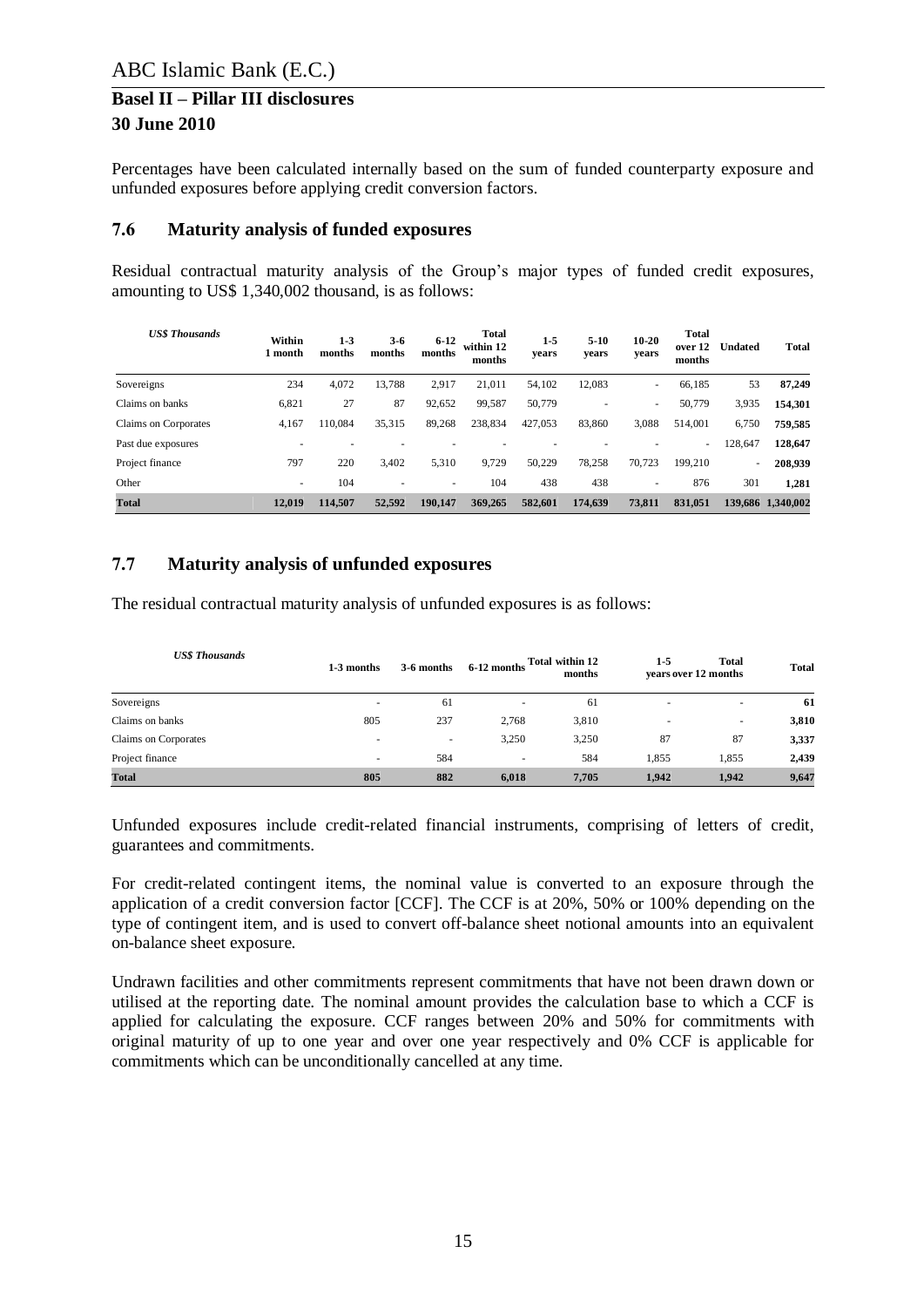The table below summarises the notional principal amounts and the relative exposures before applying credit risk mitigation:

| <b>US\$</b> thousands                                                      | <b>Notional</b><br>Principal | <b>Credit</b><br>Exposure* |
|----------------------------------------------------------------------------|------------------------------|----------------------------|
| Short-term self-liquidating trade and transaction-related contingent items | 6,613                        | 1,323                      |
| Direct credit substitutes, guarantees and acceptances                      | 2.487                        | 2,487                      |
| Undrawn facilities and other commitments                                   | 11.857                       | 5,837                      |
| <b>RWA</b> for contingent items                                            |                              | 5,514                      |

\* Credit exposure is after applying CCF.

At 30 June 2010, the Group held cash collaterals in relation to credit-related contingent items amounting to US\$ 5,015 thousand.

#### **Penalties imposed on customers**

During the period, no penalties were imposed on customers.

#### <span id="page-15-0"></span>**7.8 Impairment of assets**

#### **Impairment and un-collectability of financial assets**

An assessment is made at each quarter end to determine whether there is objective evidence that a specific financial asset or group of financial assets may be impaired. If such evidence exists, an impairment loss is recognised in the consolidated statement of income.

Evidence of impairment may include indications that the counterparty or a group of counterparties is experiencing significant financial difficulty, default or delinquency in profit or principal payments, the probability that they will enter bankruptcy or other financial re-organisation and, where observable data indicates, that there is a measurable decrease in the estimated future cash flows such as changes in arrears or economic conditions that correlate with defaults.

Impairment is determined as follows:

- (a) for assets carried at amortised cost, impairment is based on the present value of estimated future cash flows discounted at the original effective profit rate;
- (b) for assets carried at fair value, impairment is the difference between cost and fair value; and
- (c) for assets carried at cost, impairment is based on the present value of estimated future cash flows discounted at the current market rate of return for a similar financial asset.

The Group uses the provision account to record impairments except for equity and similar investments, which are written down, with future increases in their fair value being recognised directly in equity.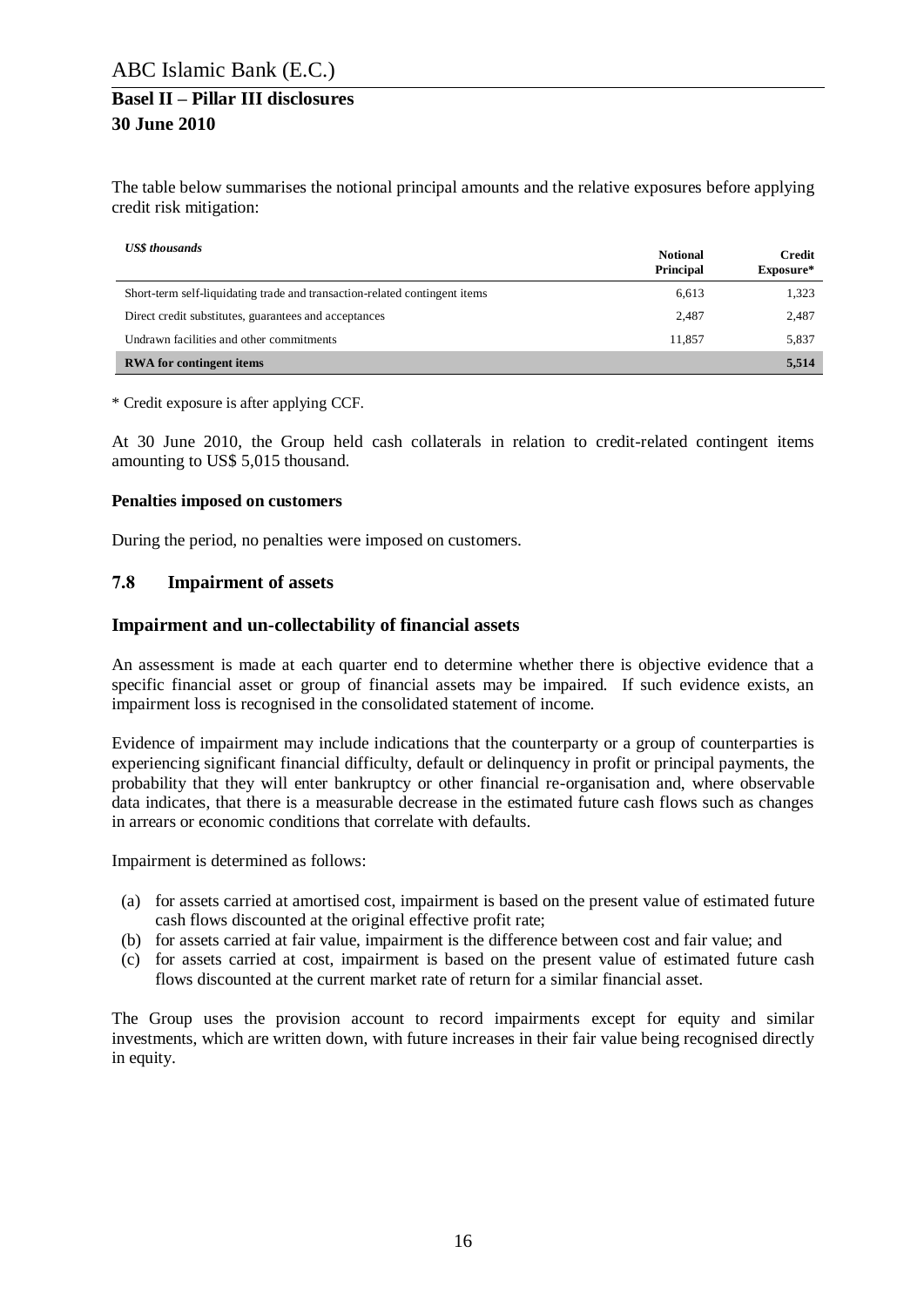#### **Impairment losses on financial assets**

On a quarterly basis the Group assesses whether any provision for impairment should be recorded in the consolidated statement of income. In particular, considerable judgment by management is required in the estimation of the amount and timing of future cash flows when determining the level of provision required. Such estimates are necessarily based on assumptions about several factors involving varying degrees of judgment and uncertainty, and actual results may differ resulting in future changes in such provisions.

#### **Impairment against specific groups of financial assets**

In addition to specific provisions against individually significant facilities and investments, the Group also makes a provision to cover impairment against specific group of financial assets where there is a measurable decrease in estimated future cash flows. This provision is based on any deterioration in the internal grade of the financial asset since it was granted. The amount of provision is based on the historical loss pattern for facilities within each grading and is adjusted to reflect current economic changes.

The internal grading process takes into consideration factors such as collateral held, deterioration in country risk, industry and technological obsolescence, as well as identified structural weakness or deterioration in cash flows.

#### <span id="page-16-0"></span>**7.9 Market risk**

Market risk is the risk that the Group's earnings or capital, or its ability to support its business strategy, will be impacted by changes in market rates or prices related to profit rates, equity prices, credit spreads, foreign exchange rates and commodity prices.

ABC has established risk management policies and limits within which exposure to market risk is monitored, measured and controlled by the Market Risk Management [MRM] with strategic oversight exercised by ABC's ALCO. MRM is responsible for developing and implementing market risk policy and risk measuring / monitoring methodology and for reviewing all new trading and investment products and product limits prior to ALCO approval. MRM's core responsibility is to measure, report, monitor and control market risk.

The Group classifies market risk into the following:

#### **Non-trading market risk in securities**

Non-trading market risk arises from market factors impacting securities that are held for long-term investment.

### **Asset and liability risk**

Non-trading asset and liability risk exposures arise where the re-pricing characteristics of the Group's assets do not match with those of liabilities.

#### **Liquidity Risk**

Liquidity risk is the risk that maturing and encashable assets may not cover cash flow obligations (liabilities). In this respect, the Group is supported by ABC, through the provision of a line of credit to cover any shortfall in liquidity. Accordingly, the Group's liquidity needs are taken into consideration in ABC's liquidity management.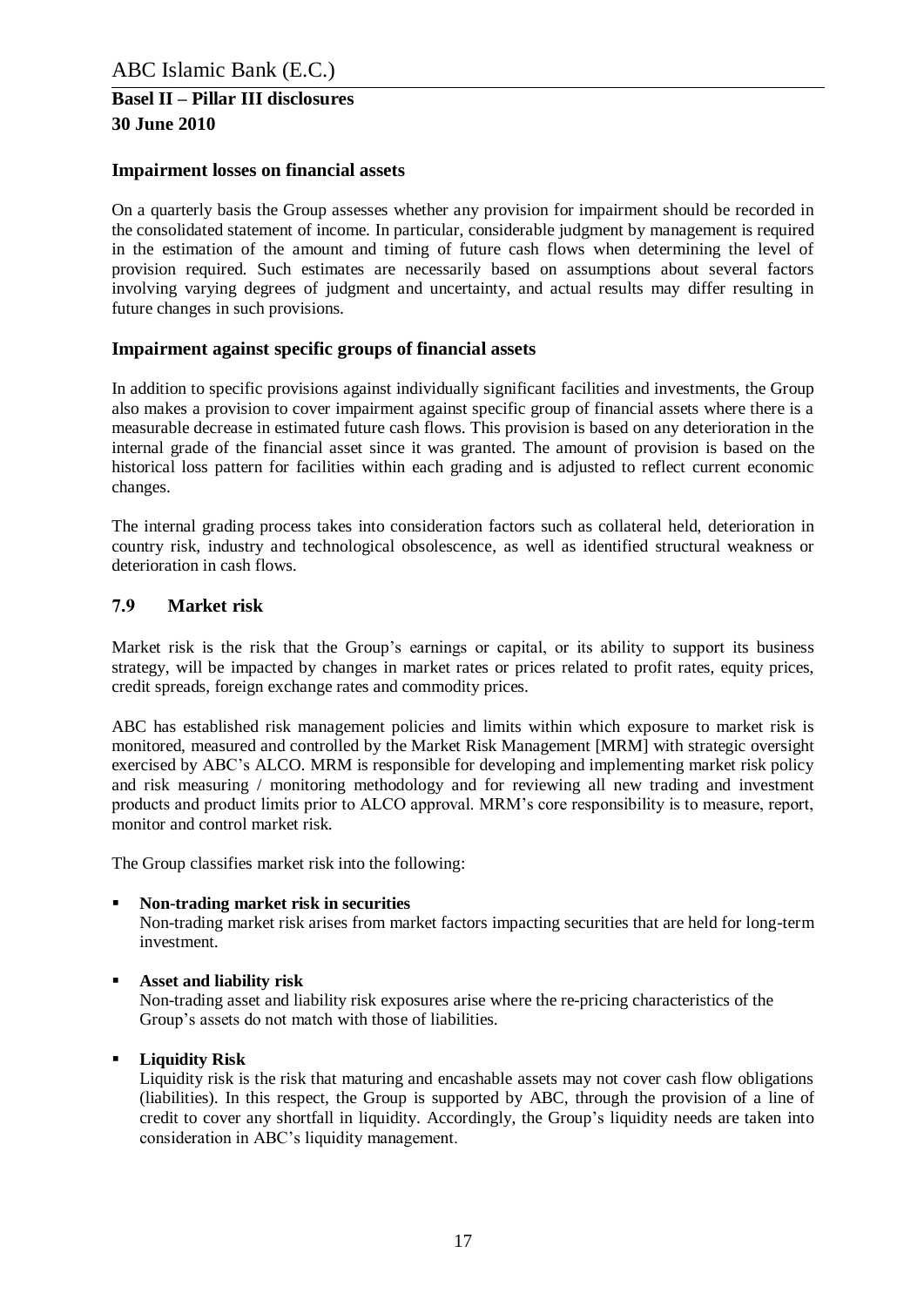As there is no specific measure that reflects all aspects of market risk, ABC analyses risk using various risk measures, reporting results to senior management.

The measurement techniques used to measure and control market risk are:

- Value-at-Risk [VaR]
- Basis Point Value [BPV]
- Stress Testing
- Non-Technical Risk Measures

On an annual basis, ABC's BRC reviews and approves VaR trading limits, BPV trading and investment Limits, Options Stress Testing Trading Limits, and Non-Technical Trading and Investment Limits.

It should be noted that the Bank applies BPV on the sukuk portfolio and the non-technical risk measures in its liquidity management at the Bank level. For the non-technical measures, notional limits are set for investment products, which are approved by the Board Risk Committee.

#### **Currency risk**

The Group is exposed to foreign exchange rate risk through its structural positions. In general, the Group uses matched currency funding to eliminate such a risk.

#### **Profit rate risk**

Profit rate risk arises from the possibility that changes in profit rates will affect future profitability or the fair values of financial instruments. The Group is exposed to profit rate risk as a result of mismatches of profit rate re-pricing of assets and liabilities. The most prominent market risk factor for the Bank is profit rates. This risk is minimised as the Group's rate sensitive assets and liabilities are mostly floating rate, where the duration risk is lower. In general, the Group translates fixed rate instruments to floating rate to better manage the duration in the asset book.

#### **Commodity risk (price risk)**

The Group would be exposed to commodity risk if it holds commodity for its Murabaha transactions. However, in order to minimise or eliminate this risk, the Group limits its holding of commodity to the day of the transaction and it settles its position for each specific transaction, hence eliminating overnight price risk in the commodities traded.

#### **Profit Rate Risk in the Banking Book [PRRBB]**

The Bank uses the BPV approach to control PRRBB. BPV measures changes in economic value resulting from changes in profit rates. In the BPV methodology, the modified duration approach and, for some products, the effective duration approach is used to measure the PRRBB. Modified duration is a good measure of linear risk for profit rate sensitive products.

The BPV measure incorporates the entire rate sensitive segment of the balance sheet for the Group and is classified into appropriate buckets. Non-maturity profit rate sensitive assets and liabilities are bucketed in the short term. Equity is excluded from these computations.

As at 30 June 2010, an immediate shift by 25 basis points in profit rates would potentially impact the Group's economic value by US\$ 1,014 thousand.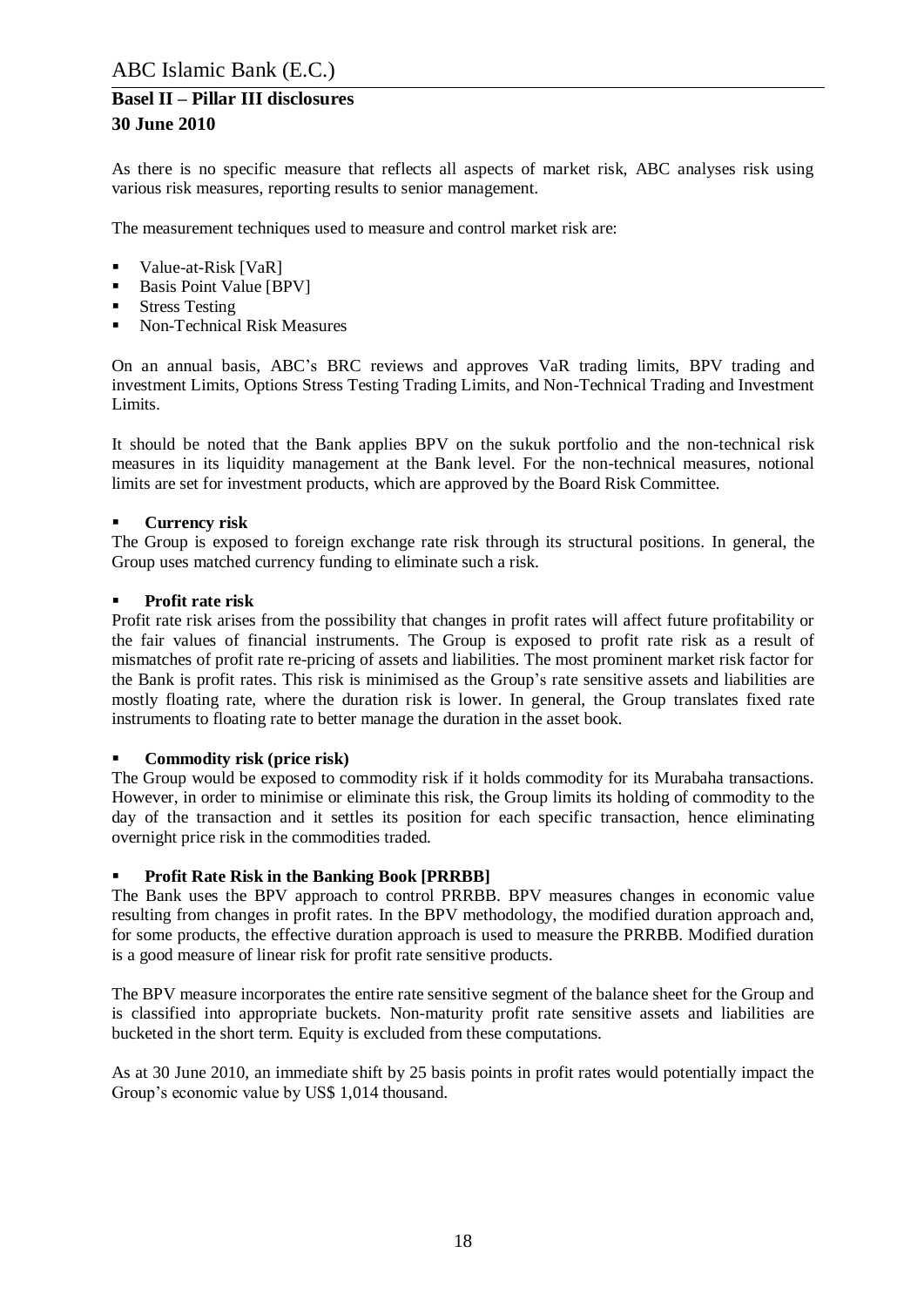### <span id="page-18-0"></span>**7.10 Equity position risk**

Equity position risk arises from the possibility that changes in the price of equities or equity indices will affect future profitability or the fair values of financial instruments. As of the reporting date, the Bank had an equity position amounting to US\$ 3,935 thousand.

### <span id="page-18-1"></span>**7.11 Business risk**

Business risk represents the earnings volatility inherent in all business activities due to the uncertainty of revenues and costs associated with changes in the economic and competitive environment. Business risk is evaluated through a Business and Strategy Development Process. A Risk Budget is developed at the start of each year along with a Business Plan. Subsequently, the actual quarterly performance is compared with budget, including the historical volatility in earnings, and the detailed financial budget, which supports both the decision making and the planning process.

### <span id="page-18-2"></span>**7.12 Liquidity risk**

The Group's principal sources of liquidity are deposits placed with the subsidiary funds raised through commodity Murabahas. However, for any shortfall in liquidity, the Bank relies on ABC; hence, the Group's liquidity needs are taken into consideration in ABC's liquidity management process. ABC maintains liquid assets at prudential levels to ensure that cash can quickly be made available to honour all its obligations, even under adverse conditions. ABC is generally in a position of excess liquidity, its principal sources of liquidity being its deposit base, liquidity derived from its operations and interbank borrowings. The Minimum Liquidity Guideline [MLG] is used to manage and monitor daily liquidity. The MLG represents the minimum number of days ABC can survive the combined outflow of all deposits and contractual draw-downs under market value driven encashability scenarios.

In addition, an internal liquidity / maturity profile is generated to summarise the actual liquidity gaps versus the revised gaps based on internal assumptions.

The following table summarises the liquidity ratios as at 30 June 2010:

| Liquid assets ratio                         | 27.0% |
|---------------------------------------------|-------|
| Short-term assets to short-term liabilities | 33.2% |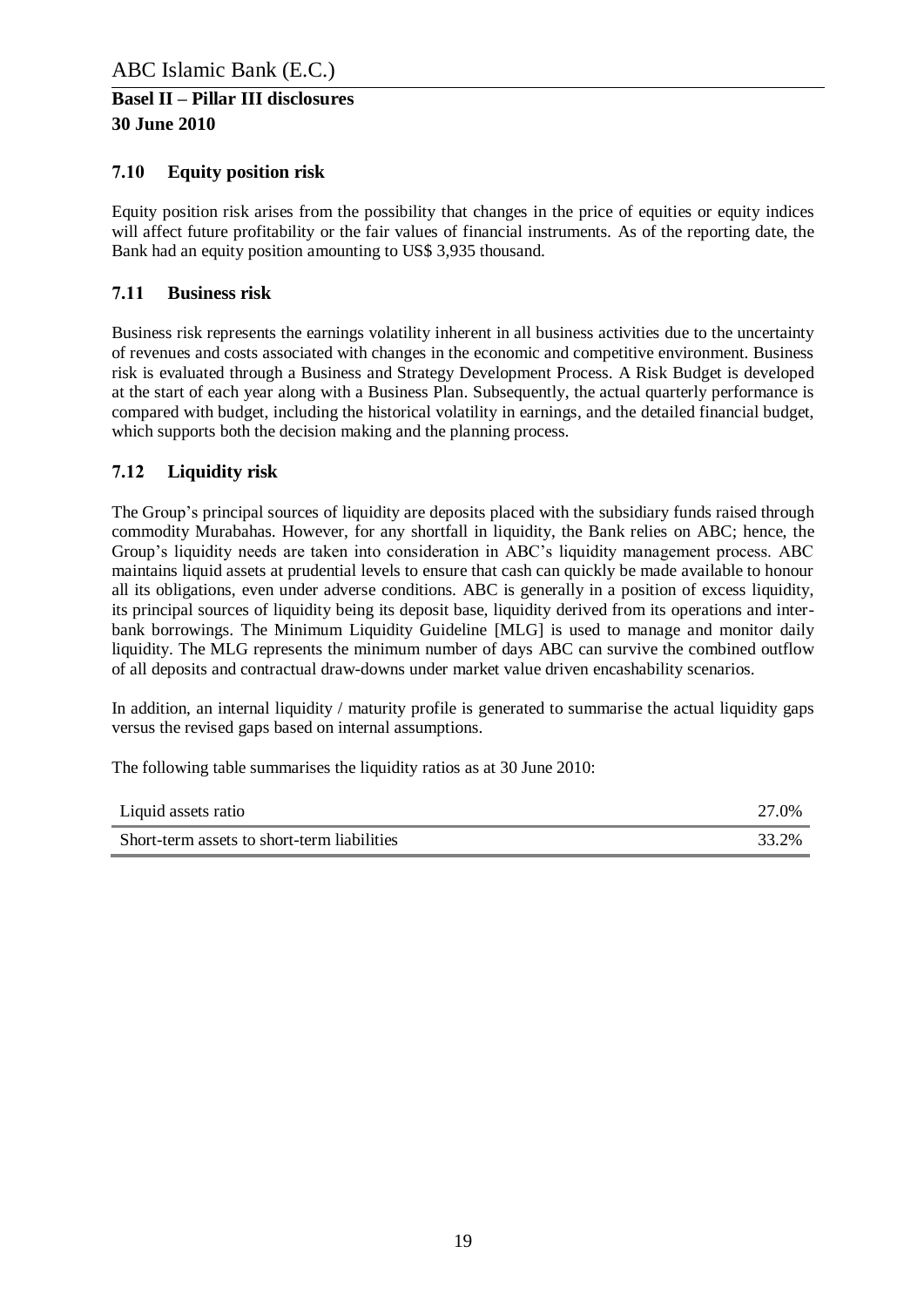### <span id="page-19-0"></span>**7.13 Operational risk**

Operational risk is defined as the risk of loss resulting from inadequate or failed internal processes or systems, or from external events. Operational risk is inherent in all business activities and can never be eliminated entirely; however, shareholder value can be preserved and enhanced by managing, mitigating and, in some cases, insuring against operational risk. To achieve this goal, ABC has developed an operational risk framework, which includes identification, measurement, management, monitoring and risk control / mitigation elements. A variety of underlying processes are being deployed across ABC including risk and control self-assessments, Key Risk Indicators [KRI], event management, new product review, approval processes and business contingency plans.

ABC intends to make operational risk transparent throughout the enterprise, to which end processes are being developed to provide for regular reporting of relevant operational risk management information to business management, senior management, the Operational Risk Committee of ABC, the BRC of ABC and the Board of Directors.

ABC's policy dictates that the operational functions of booking, recording and monitoring of transactions are carried out by staff that are independent of the individuals initiating the transactions. Each business line – including Operations, Information Technology, Human Resources, Legal  $\&$ Compliance and Financial Control - is further responsible for employing the aforementioned framework processes and control programmes to manage its operational risk within the guidelines established by the Group's policy, and to develop internal procedures that comply with these policies. To ensure that all operational risks to which the Group is exposed are adequately managed, support functions are also involved in the identification, measurement, management, monitoring and control / mitigation of operational risk, as appropriate.

### <span id="page-19-1"></span>**7.14 Legal risk**

Inadequate documentation, legal and regulatory incapacity, insufficient authority of a counterparty and contract invalidity or unenforceability are all examples of legal risk. Identification and management of this risk are the responsibilities of the Head Office Legal & Compliance Department [LCD] and are carried out through consultation with internal and external legal counsels, together with close monitoring of the litigation cases involving the Group, as well as ABC.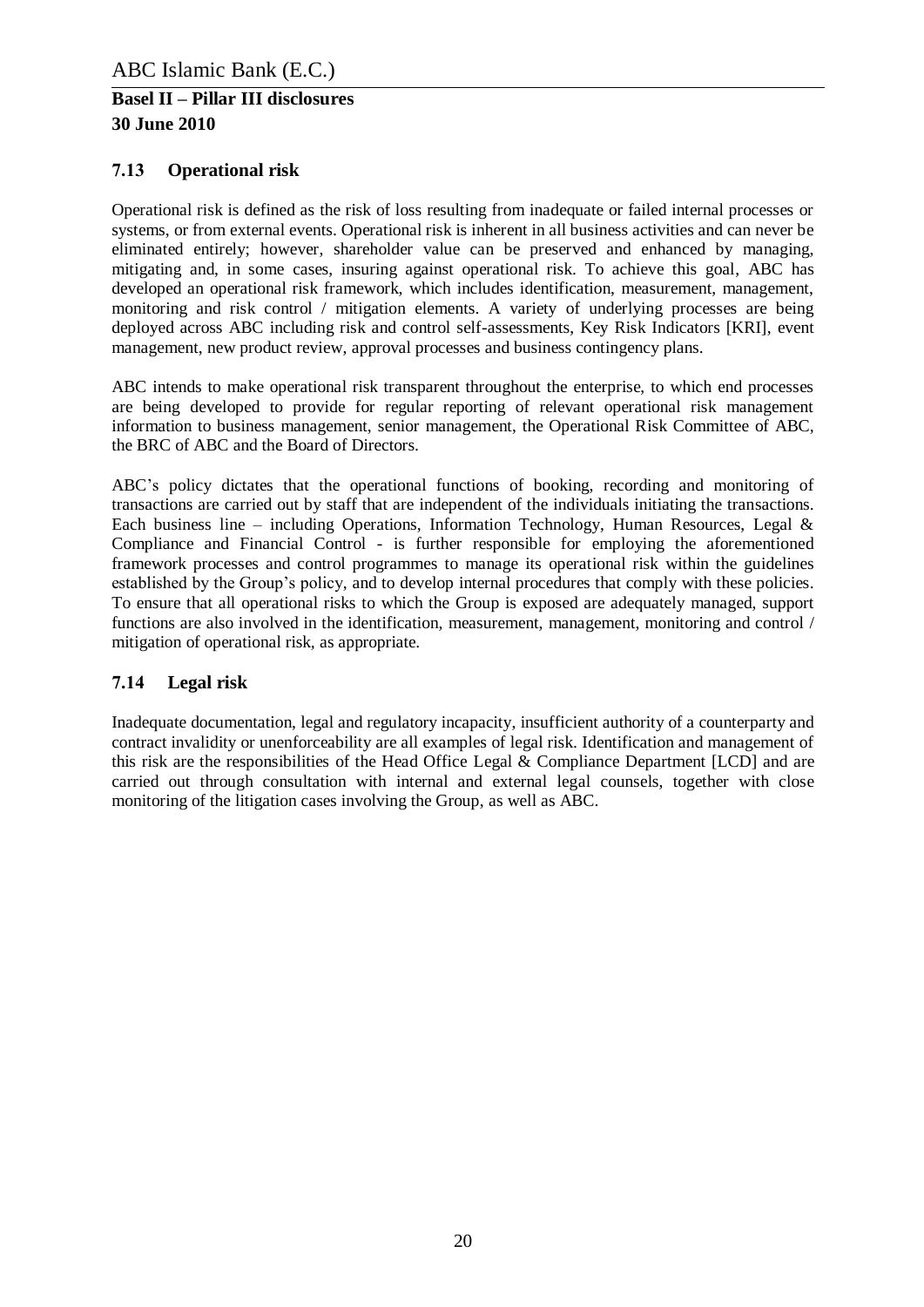# <span id="page-20-0"></span>**8. Capital management**

### **Internal Capital Adequacy Assessment Process [ICAAP]**

The Group's capital management aims to maintain an optimum level of capital to enable it to pursue strategies that build long-term shareholder value, whilst always meeting minimum regulatory ratio requirements. The diagram below illustrates this concept:



The key principles driving capital management at the Group include:

- Adequate capital is maintained as buffer for unexpected losses to protect stakeholders, i.e. shareholders and depositors; and
- Maximise return on capital and generate sustainable returns above the cost of capital.

The Group seeks to achieve the following goals by implementing an effective capital management framework:

- Effective internal capital adequacy;
- Meet the regulatory capital adequacy ratios and have a prudent buffer;
- Generate sufficient capital to support overall business strategy; and
- Integrate capital allocation decisions with strategic and financial planning process.

In addition, to prepare itself for compliance with the Foundation Internal Ratings-Based [FIRB] requirements, the Group has developed an ICAAP framework. The purpose of the ICAAP framework is to document the Group's structured process for the ongoing assessment of the Group's overall capital adequacy in relation to the Group's risk profile and a strategy for capital management as set out in Principle 1 of Basel II Pillar II.

This framework outlines the Group's risk strategy, capital objectives, methodology used to measure internal capital, the related assumptions underpinning the methodologies and a set of processes for capital management such as reviewing, monitoring and controlling capital usage and allocation, including: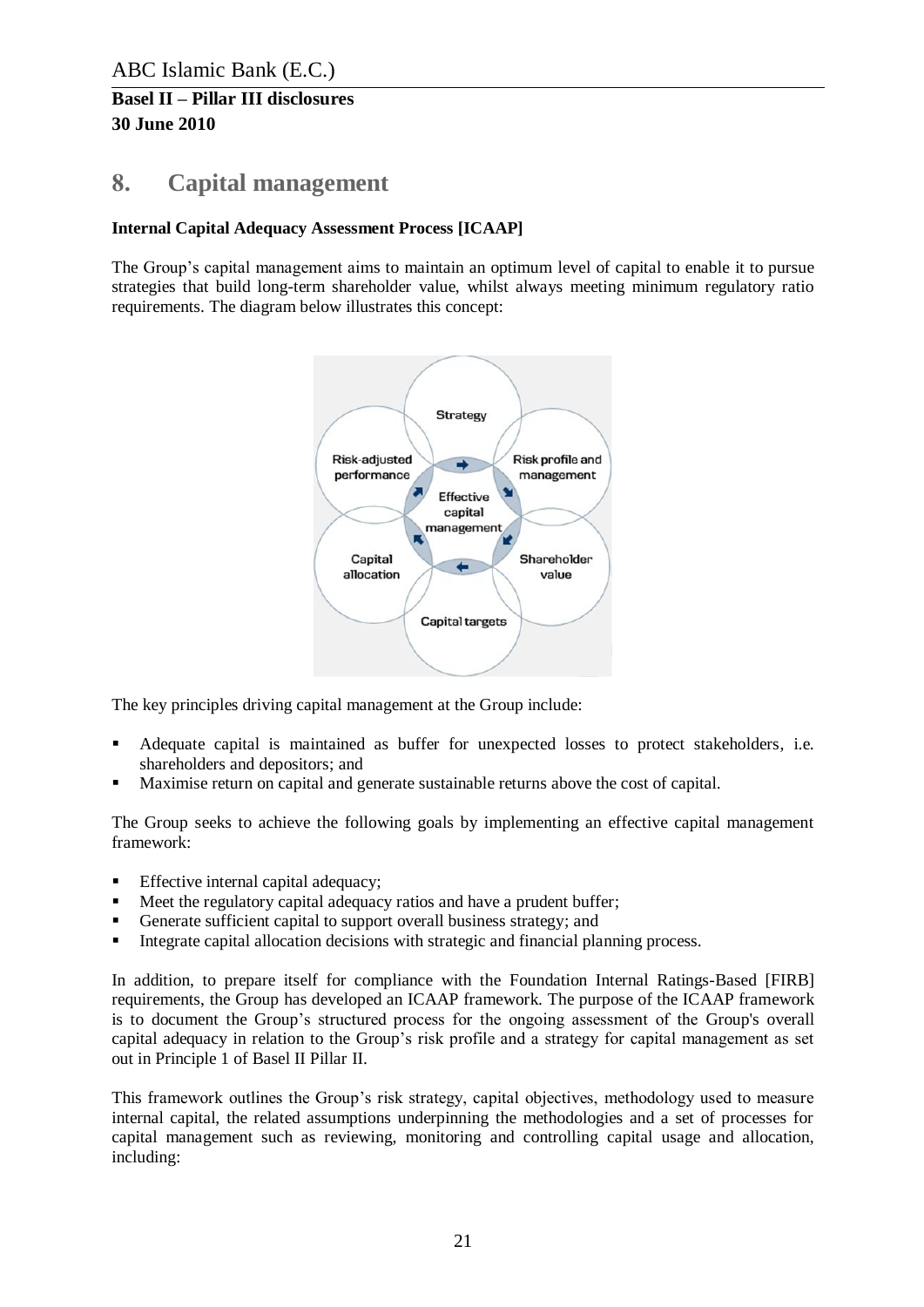- In January 2008, the CBB issued ICAAP guidelines for capital management. Within this framework the risk strategy as approved by the Board is incorporated, underscoring Board and senior management responsibility and oversight. The risk strategy document outlines the Group's risk appetite, capital adequacy goals and risk targets.
- The Group has an integrated approach to risk strategy and business strategy which analyses current and future capital requirements in relation to strategic objectives as part of the annual business planning process. The Business Plan is used in estimating the economic capital projections. In addition, throughout the year, as part of the process, actual usage is monitored against the projections.
- Comprehensive assessment of economic capital, i.e. credit, market and operational risks, and processes relating to other risks such as liquidity, profit rate risk in the banking book, strategic and reputational risks.
- The processes in place for monitoring, reporting and internal audit review.

The methodologies for internally estimating capital for the Group's key risks are as follows:

- **a. Credit Risk:** Assessed on the basis of FIRB Risk Weights (as set out in the table under Annexure 3 of the Basel II Accord – *Illustrative IRB Risk Weights*) for Unexpected Loss [UL]. This supports the internal estimation of Economic Capital per Business Segment and Business Unit, and aggregated at the Group level.
- **b. Market Risk:** Computed for the banking book using the Internal Model approach.
- **c. Operational Risk:** Applied on the Standardised Approach basis.

Other risks such as **Liquidity, Strategic and Reputational risks** are currently captured providing a capital buffer.

The results of the ICAAP process are subject to stress testing to take account of the breakdown of the underlying assumptions. Specific stress tests have been developed to focus on the key risks the Group faces based on its risk exposure, portfolio and strategic objectives.

The output of the ICAAP gives senior management and the Board an improved view of the risks the Group faces and the impact of these risks.

ABC has implemented an advanced Economic Capital Management System, which is now being implemented at the Bank. This tool will allow, at all levels of granularity, estimation of Economic Capital, RAROC, Sharpe Ratios, Risk Contributions, and effects of component accounts and counterparties for the effects of diversification benefits and concentration risks. This system will also allow an advanced capability for estimating economic capital under stress scenarios.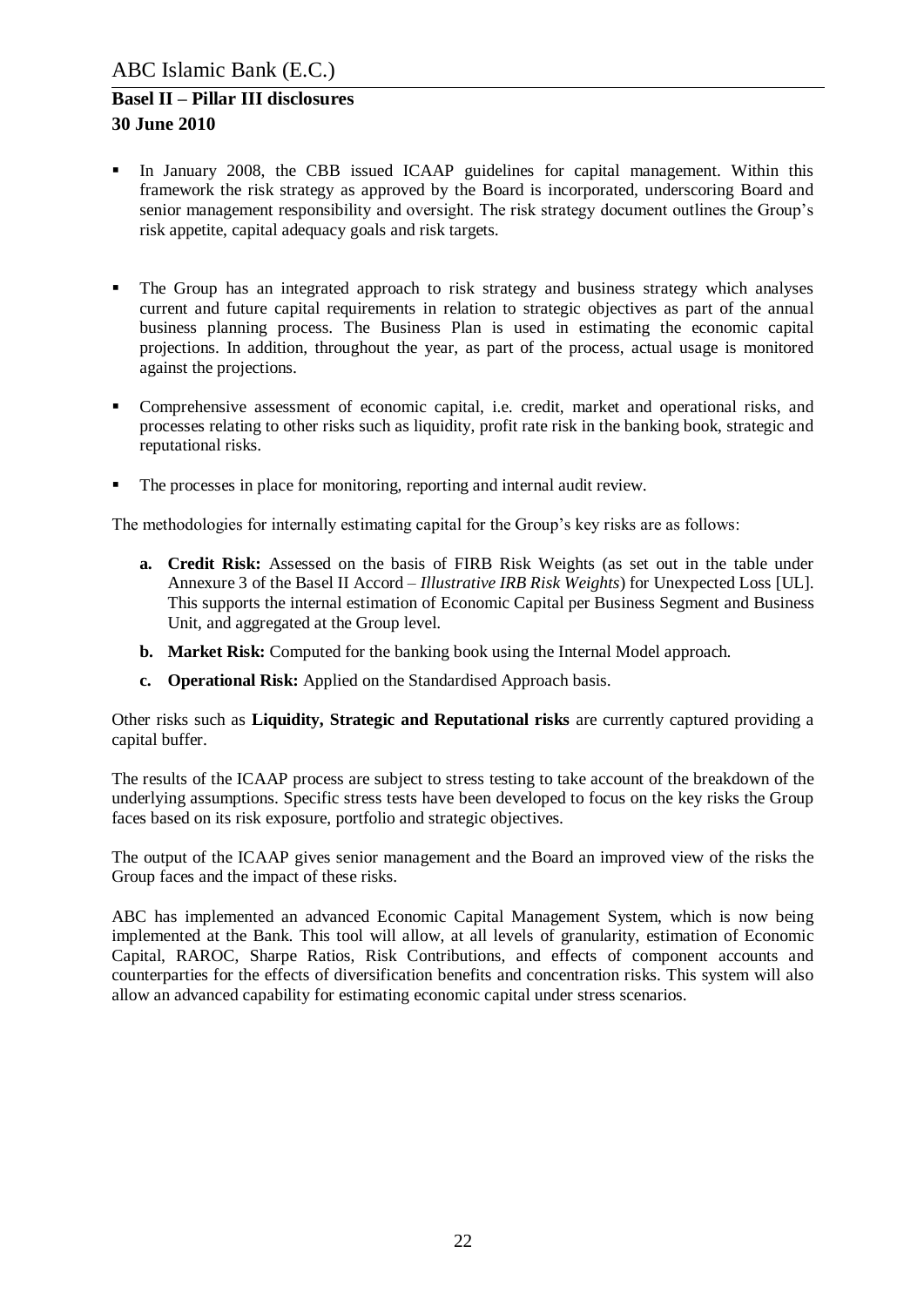### **Supervisory Review and Evaluation Process [SERP]**

The CBB is the lead regulator for the Group and sets and monitors capital requirements on both a consolidated and an unconsolidated basis. The CBB requires each Bahrain-based bank or banking group to maintain a minimum ratio of total capital to risk-weighted assets of 12%, taking into account both on and off-balance sheet transactions. However, under the SERP guidelines, the CBB would also make an individual risk profile assessment of all banks and, instead of applying a standard minimum capital adequacy requirement, the supervisor may allow a lower capital adequacy ratio in excess of 8% for a bank with sound risk management capabilities. The CBB initiated this assessment process in the first quarter of 2008. The Group's capital management strategy is to currently maintain a buffer over the 12% minimum regulatory capital requirement while enhancing its risk management and risk control infrastructure. This would ultimately allow the Group to achieve a successful assessment and pursue possible lower capital requirements from the CBB. At the same time, senior management strongly believes in the economic value of capital and is committed to maximise intrinsic value for all stakeholders.

# <span id="page-22-0"></span>**9 Other disclosures**

### <span id="page-22-1"></span>**9.1 Related party transactions**

Related parties represent associated companies, major shareholders, directors and key management personnel of the Group and entities controlled, jointly controlled or significantly influenced by such parties. Pricing policies and terms of these transactions are approved by the Group's senior management and are at arm's length basis.

#### **a. Exposures to related parties**

|  | <b>US\$</b> thousands |
|--|-----------------------|
|--|-----------------------|

| Claims on shareholders                    | 133,241 |
|-------------------------------------------|---------|
| Claims on Directors and senior management | 624     |
| Claims on staff                           | 252     |

#### **b. Liabilities to related parties**

| <b>US\$</b> thousands |         |
|-----------------------|---------|
| Connected deposits    | 923,614 |

#### <span id="page-22-2"></span>**9.2 Ageing analysis of non-performing / impaired Islamic financing and securities**

In accordance with the guidelines issued by the CBB, credit facilities are placed on non-accrual status and profit suspended when either principal or profit is overdue by 90 days, whereupon profit credited to income is reversed. Following an assessment of impairment, specific provision is established if there is objective evidence that a credit facility is impaired.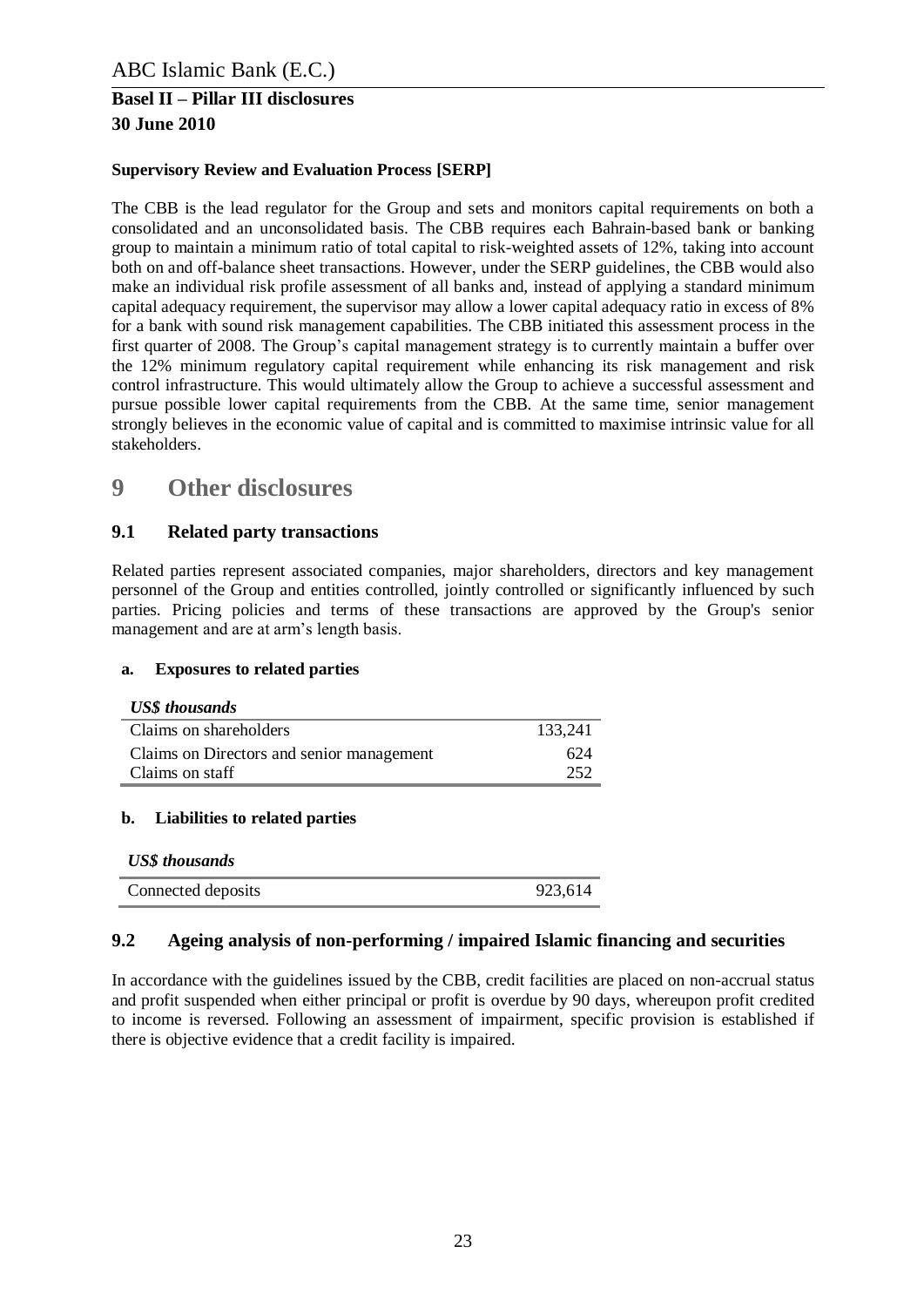An ageing analysis of all non-performing Islamic financing facilities on non-accrual basis, together with their related provisions, is as follows:

#### **Islamic financing**

*US\$ thousands*

|              | Principal* | <b>Provisions</b>        | Net book value |
|--------------|------------|--------------------------|----------------|
| 1 to 3 years | 124.578    | $\overline{\phantom{0}}$ | 124.578        |
| Over 3 years | 4.069      | $\overline{\phantom{0}}$ | 4.069          |
| <b>Total</b> | 128,647    |                          | 128,647        |

\* Carrying values of US\$ 124,578 thousand have been guaranteed by ABC.

#### **Securities**

The Group has specific impairment provisions of US\$ 11,489 thousand in its available-for-sale securities portfolio. This impairment is in the GCC.

### <span id="page-23-0"></span>**9.3 Restructured facilities**

There were no facilities which were restructured during the period ended 30 June 2010.

### <span id="page-23-1"></span>**9.4 Assets sold under recourse agreements**

The Group has not entered into any recourse agreement during the period ended 30 June 2010.

### <span id="page-23-2"></span>**9.5 Movement in specific and collective impairment provisions**

|                            | Specific provision for |
|----------------------------|------------------------|
| <b>US\$</b> thousands      | securities             |
| As at 1 January 2009       | 8.000                  |
| Additional provisions made | 3.489                  |
| As at 30 June 2010         | 11,489                 |

### <span id="page-23-3"></span>**9.6 Industry sector analysis of the specific impairment provisions charges**

Impairment of US\$ 5,239 thousand is in the financial institution sector and US\$ 6,250 thousand in the construction and real estate sector.

### <span id="page-23-4"></span>**9.7 Equity positions in the banking book**

As at the period end, the equity position of the Group amounted to US\$ 3,935 thousand, all of which is quoted.